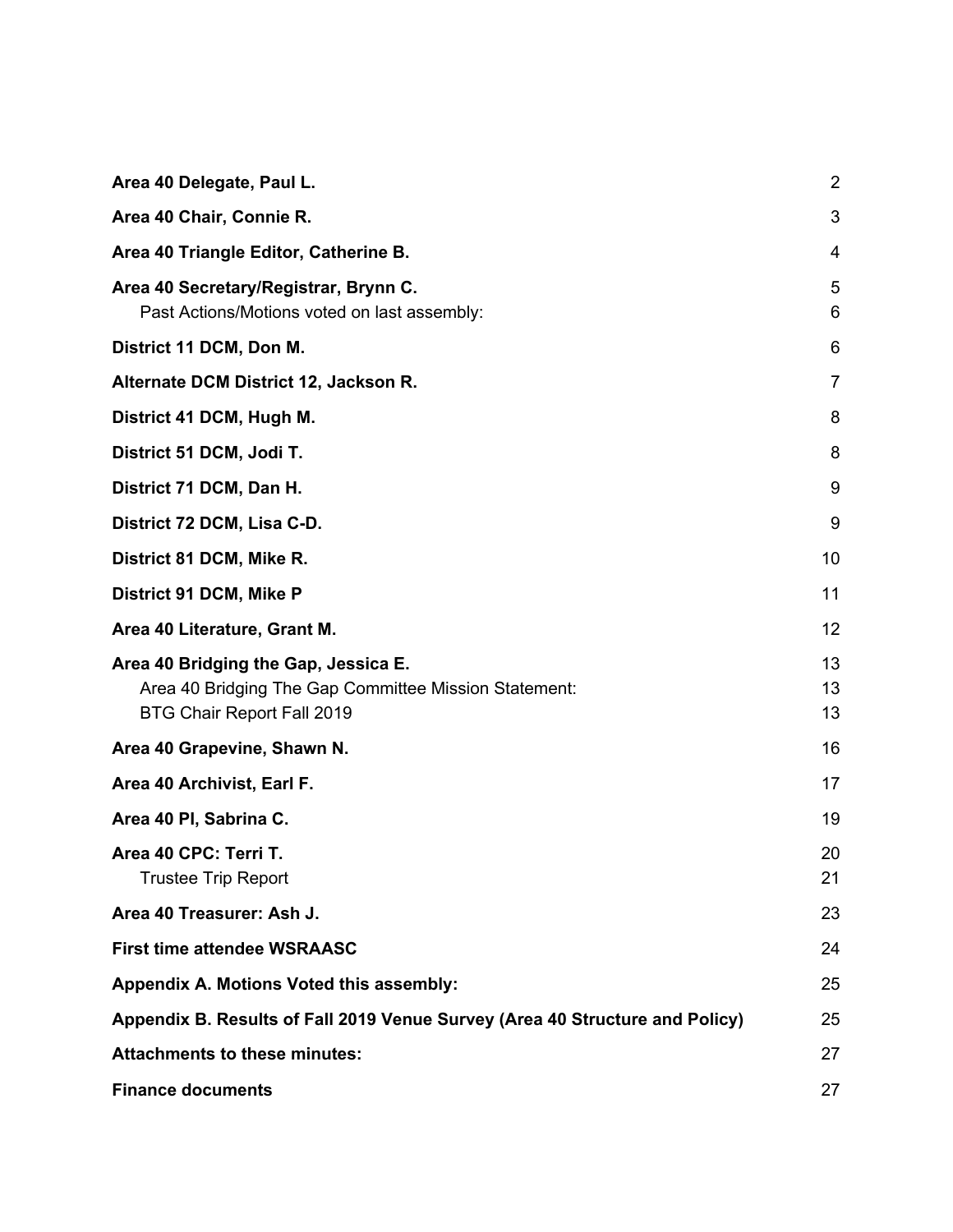Area 40 Delegate, Paul L.

## **2020 Spring Assembly Delegate Report**

My activities since the Fall Assembly began the weekend following the Assembly. I met with the Area 40 CPC Chair Terri T. and General Service Trustee Carol B. who were shepherding two Class A Trustees, the Honorable Christine Carpenter and Nancy McCarthy across Montana. These Trustees had already met with corrections, judicial and treatment professionals in Billings, Helena and Browning. In Kalispell the Trustees gave a talk about AA from a non-AA members point of view. They had an informal format with the two of them sitting at a table giving a Power Point presentation about what AA offered. There were about 20 professionals in attendance as well as a handful of AA members. From the Flathead we went down to Missoula and gave a presentation before heading to Butte for the night. On my way to Butte I took the opportunity to visit with Ed and the AA group in Phillipsburg. There were 5 of us and we had a very good discussion.

Butte had a good turnout with many people from treatment and correctional facilities present. The Class A tour ended in Bozeman where there was the largest turnout for all of the venues. We learned many things about hosting this tour. Probably foremost was the fact that these two Class A Trustees have much to offer members of the law enforcement, corrections and judicial professional communities. The Class A Trustees are under utilized and provide a great opportunity to advocate for AA.

We also learned that there were opportunities to getting the word out about such an event that we could have done differently. The enthusiasm that went into putting on and hosting such an event did not translate into the number of attendees that we had hoped for. The professionals that did attend however were very thankful to hear someone talk about AA using the language that they used. That was a success. As Trustee Nancy McCarthy said, "You Don't Know What You Don't Know." When the program of recovery and hope that is offered by AA is described to professionals in language they can understand it opens their eyes and minds to how they can assist their clients.

After the Class A tour I attended the Fall Refresher hosted by the Flathead Valley Serenity Group. I got to hear past Area 40 Treasurer Julie R. And General Service Trustee Carol B. share their stories. It was a very inspirational event.

The following weekend I attended the Fall Roundup in Missoula. They did a very good job and had some very good speakers. One of the main messages I took away from the event was that I need to continue to work on keeping an open mind about things. At the Roundup I gave my final Delegates Report about the 69th General Service Conference to a handful of people. It was my final Delegates Report after giving it in Great Falls, Helena, Lake Como in the Bitterroot, Copper Park in Butte, Bozeman, Kalispell, Fireman's Point in Columbus, Forsyth, Glasgow and at the Havre Mini-Conference.

After the Roundup activities for me slowed down as preparation began in earnest for the West Central Regional AA Service Conference. I attended some of the service conference planning committee meetings in Billings in person and via a conference call. It was great working with such a passionate and talented group of people. I also took advantage of the time to attend various district committee meetings and AA meetings from outlying groups.

The WCRAASC finally arrived after some road bumps along the way. It came off very well considering we changed venue site six weeks before the event. It was an honor and a privilege to represent Area 40 at this regional event and to participate as the Delegate of the hosting Area. The committee chaired by Terri T. did a fantastic job. For the first time in many years the conference did not loose money.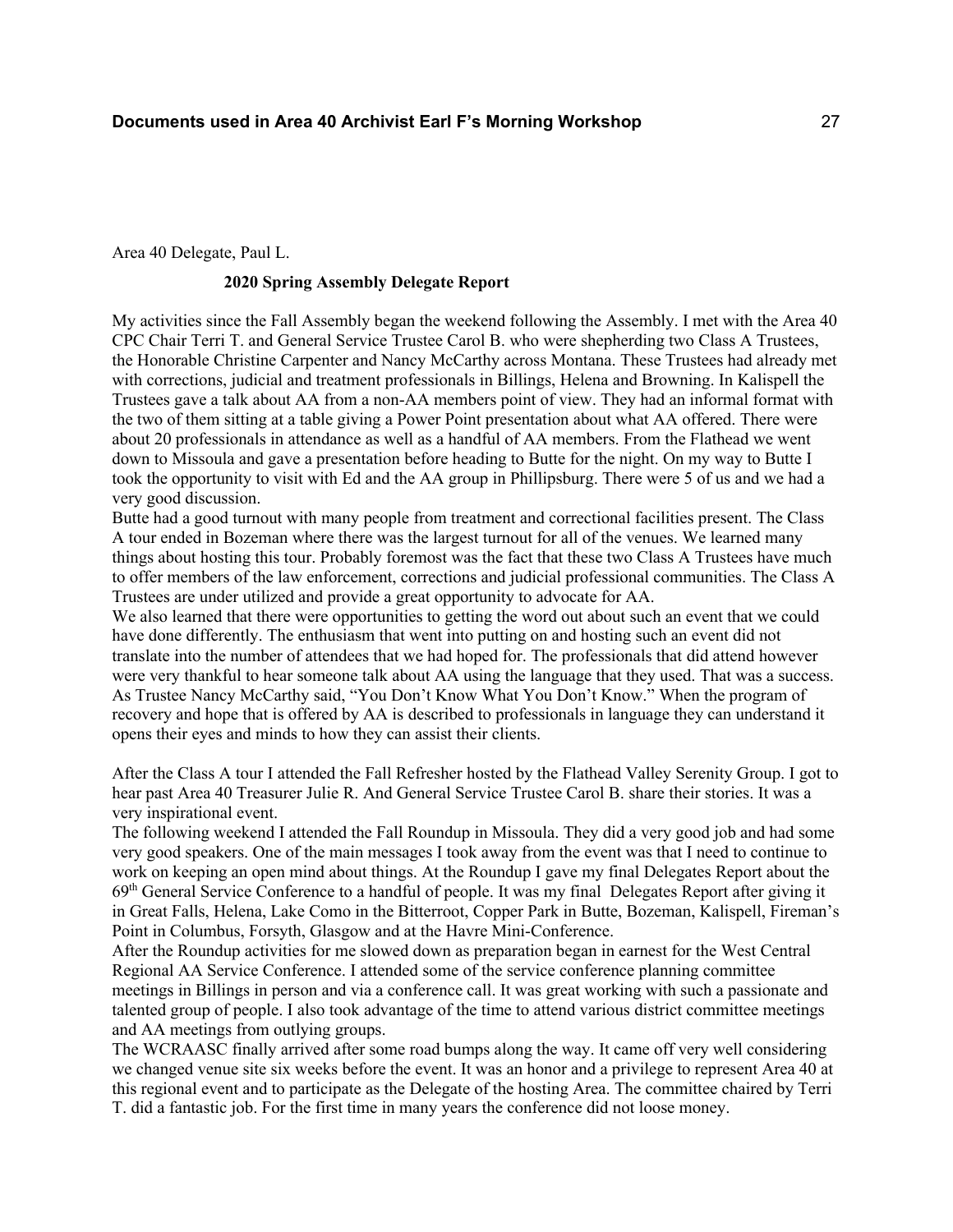Finally, in the past few weeks we have been faced with remarkable challenges in continuing to carry the message of Alcoholics Anonymous in Area 40. With a meeting here and there closing their doors and a few virtual meetings popping up we have progressed to the closure of nearly all AA meetings in area 40. There are a scattering of small meetings still open but most meetings have converted to digital, virtual meetings. The resilience and innovation that we have shown in continuing to carry the message of Alcoholics Anonymous is encouraging. We are resilient enough that not even a virus can keep us down or destroy us. We must remain vigilant because as we progress through these times our greatest challenge comes from within. From those operating out of fear of breaking a Tradition rather then using the Traditions to guide us.

Good Luck as we trudge the Road of Happy Destiny. May God bless you and keep you until then.

Area 40 Chair, Connie R.

Hello everyone, I'm Connie and I am an alcoholic. Welcome to the Virtual Area Assembly. This is a great opportunity to see how we can reach out to those who are unable to attend but would like to be part of the General Service Structure. If you read the Inventory Report that the Inventory Ad-Hoc Committee put together, you will see that this was one of the suggestions to help include those who could not attend. This has been discussed many times not only during the inventory process but also amongst member to member. I don't believe that COVID-19 is the will of God but I do believe that a Higher Power will use something like this to help us do something that we have been hesitant to do on our own.

After the 2019 Fall Assembly, I had the privilege of participating in Missoula's Fall Roundup. Ashley called and asked me to be on the panel discussing the 12 Traditions. Then in October, District 81 asked Gerry and I to share our experience with the 12 Traditions. We are two very passionate people who love the traditions, so were only able to make it thru tradition 6 and answered several questions. We hope that they will invite us back so we can finish the rest of the traditions.

In November, I had the pleasure of speaking at the  $2<sup>nd</sup>$  Anniversary of The Women in the Solution group in Butte. It was truly a humbling experience to be in a room full of women seeking a solution and enjoying recovery.

In February, I attended District 61's District meeting. District 61"s Workshops Committee has a special way of doing a GSR school. He assigns a group of GSRs to different pamphlets that address the GSR's job. Then those groups present what they have learned to the whole district. The participants and attendees seem to really enjoy the plays, presentations, laughter and learning that this type of GSR school offers.

The following week, I went to District 71's District meeting. It was very clear to me after this experience that District 71 is working hard to make sure the still suffering alcoholic can find the rooms of recovery.

The end of February, I attended the WCRAASC in Billings. Terri T. and her team from District 11 did an excellent job. Area 40 was fortunate to have one of the best WCRAASC right here in their back yard. With the WCRAASC in Billings, a pre-assembly was not held in Billings. The following weekend, the committee chairs joined about 30 people from Districts 41, 51, 61, 71 and 72 at Boulder Hot Springs. They were able to find out about the agenda items that will be discussed at GSO and the 5 items on Area 40s agenda.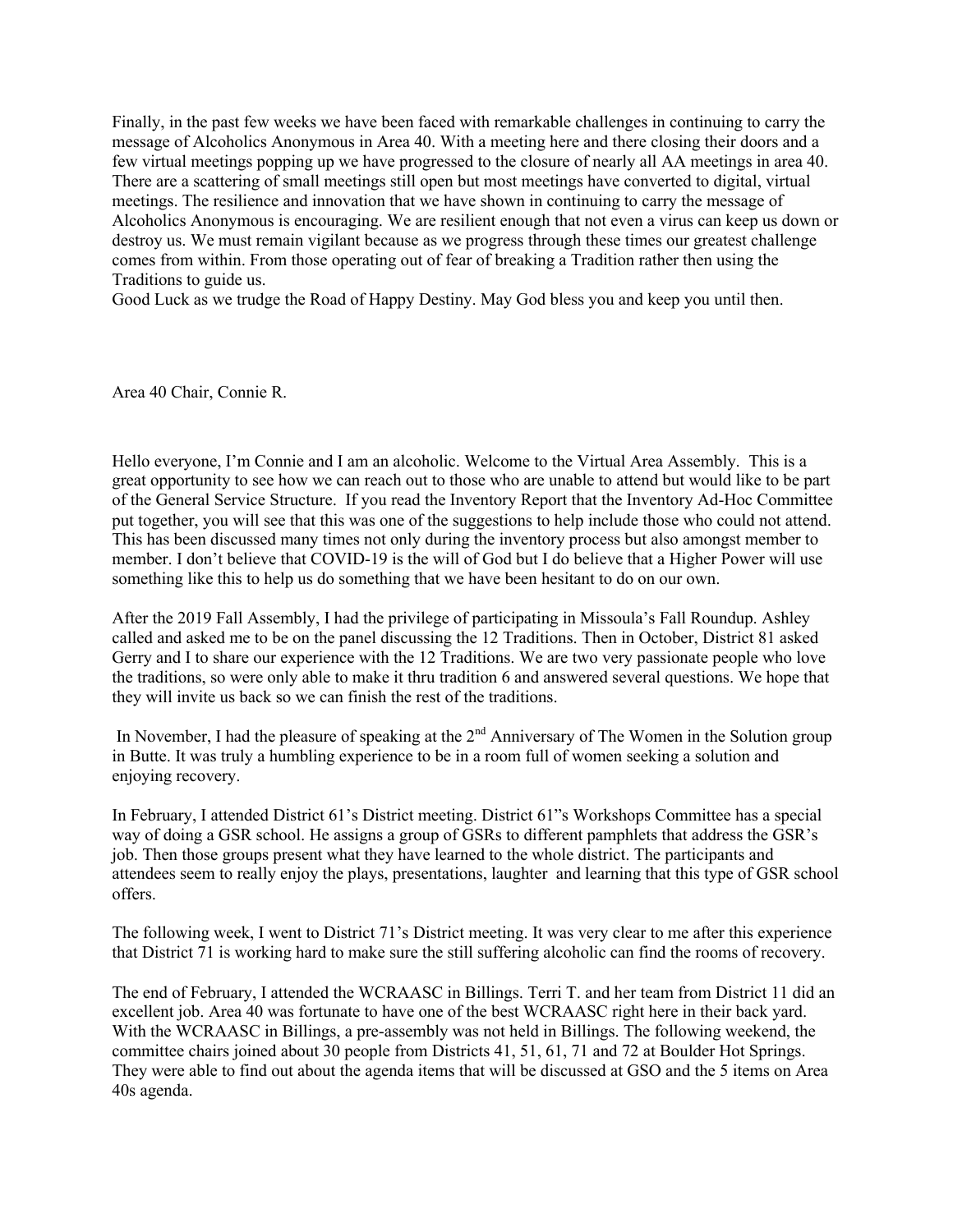The following weekend the committee was invited to a pre-assembly hosted by District 91. Between a bad snow storm and the onset of the COVID-19, the pre-assembly was cancelled. Thus began my journey into the world of ZOOM. Honestly, I was a bit of a grumbler….Okay, I was a big grumbler. Change is not easy for me. Fear and anxiety caused me to dig in my heels in and I just didn't want to play. Thanks to AA and a loving patient and persistent God of my own understanding, I tried something new. Since then I have been on new journey of learning. The opportunity for us to hold a virtual Area Assembly is both terrifying yet extremely exciting. I have even had a dark District contact me to ask how they might participate. The idea that we may be able to reach people who would not normally attend has made me grateful for the opportunity to do things differently.

This little lesson reminds me, once more, that my only job is to be "of maximum service to God and the people about me" (pg. 77 Big Book) I don't get to decide how the job is being done, I only need to show up and do the best I can with the help of my Higher Power and the people who are ready and willing to help.

This leads me to the topic of the elections that will be happening at the Fall Assembly. As we listen this weekend and when we are able to go out and be amongst our Fellowship we need to watch for those who we would like to see become our next trusted servants. I have heard this many times and it is true, "God doesn't chose the prepared, God prepares the chosen. We all become prepared when we practice the principles of the program of Alcoholics Anonymous.

Thank you for allowing me to be of service and for the wonderful life, I get to live.

Connie R Area 40 Area Chair/Alternate Delegate

#### Area 40 Triangle Editor, Catherine B.

My name is Catherine, and I am an alcoholic. I'm your Area 40 Triangle Editor, which is an honor and a privilege. My intention is to give a thorough report, but I'm operating at half-steam as I'm quarantined at home with a potential case of COVID-19 (I'm waiting on my test results).

Okay, enough about me, let's get into what's been going on with the Triangle.

I published eight issues for 2019 and have kicked off 2020 with two issues so far. Issue Seven of 2019 was about the highlights of our Fall Assembly. Issue eight of 2019 focused on excerpts from the West Central Region Forum. Julie R. from Bozeman, sent in an article, *Carry this Message to Alcoholics*, and shared her experience on carrying the message and the 12th Step. Derk W., from District 11, sent in an article, *Cooperation with the Professional Community/Public Information*, and shared his experience, strength, and hope on being District 11's CPC chair. Thank you Julie and Derk for sending me your articles! Part of the benefit of the Triangle is sharing our Area member's experience, strength, and hope around service.

The first issue for 2020 focused on Cooperation with the Professional Community. Terri T., our Area 40 CPC Chair sent me her report on the 2019 Class A Trustee Trip through Area 40, which centered on how we communicate with professionals in our Area. Also included were tidbits on Box 459, General Service Office contributions update, *Twelve Steps and Twelve Traditions* in ASL, along with an excerpt from our new book, *Our Great Responsibility*. Did any of you get all the answers right on the Area 40 Crossword Puzzle? I'm hoping I stumped some of you.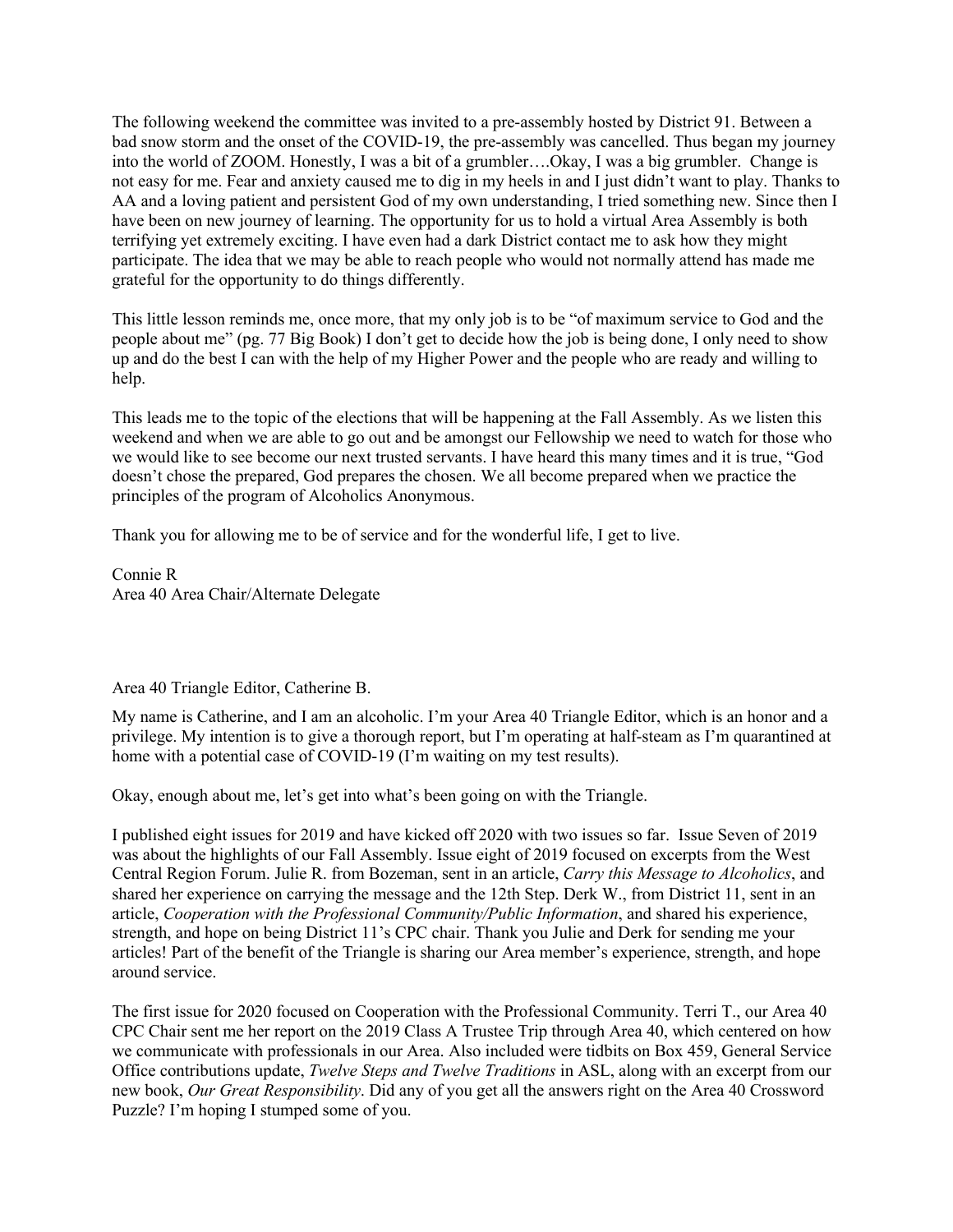I combined February's issue with March since the Area Assembly was scheduled for the end of March. I included information on agenda items for the General Service Conference and our Area 40.

I include a Call to Action in Triangle issue. The next Call to Action is calling for articles on A.A. Service and the deadline is April 28th. Please send me a short article—400 words or less—on A.A. Service.

In 2019, printing and postage expenses for the Triangle were \$3450. Group subscriptions totaled \$750.

I submitted two agenda items to discuss and vote on during the Spring assembly.

Briefly, the first one is about making the Triangle searchable online, and the second details the benefits of sending email notifications rather than printed copies of the Triangle, though printed copies would still be available on special request.

Each group is guaranteed an issue of the Triangle, though the Area encourages each group to be selfsupporting and pay for a subscription. A yearly subscription is \$10.

#### Area 40 Secretary/Registrar, Brynn C.

Grateful to be here virtually and serving as your Area 40 Secretary and Registrar. On my end not much has happened since the last assembly. In November, all registrars lost access to our then records maintenance system Fellowship New Vision as GSO began the transition to our new software NetSuite. This has been a process fraught with struggle for the records and many other departments at the office; one that has also caused outrage and controversy within our fellowship, especially among many other area's registrars frustrated with the inability to view, update and report on group records.

In late January I attended a virtual training on the view only version of Netsuite. It was inspiring to connect with other registrars all over North America and witness the knowledge and dedication of GSO Records Department Manager Karen H, and technology specialist Mimi. At this time, we were tentatively told that the editable version of the software would be available to us by the end of the first quarter, or right about now: due to recent developments and the effects of Coronavirus on the daily functionality of GSO, I have heard no updates on new deadlines. Following this training, I was initially encouraged by how user friendly this new interface was for viewing records, but soon after (and following the barrage of emails I received in my inbox from my online Registrar Google Group) discovered that the database in its current format cannot easily generate spreadsheets of district meetings for use in updating group records: a concern that has been shared with and is being "worked on" by Netsuite engineers.

Some of you may be concerned about the slow rollout of the new database and how it might affect our Area. Throughout my tenure as Secretary/Registrar, aside from group updates collected at the Spring 2019 assembly, I have processed an average of 2 group information updates per quarter, which is roughly 8 per year. Compared to most areas in our country this is a very small and not concerning figure. The current protocol for updating this information to the GSO records department via email. Although they are currently inundated (2 months behind) and update records in the order they are received, this is the best, and only way to process this information at this time. I understand any frustrations or concerns any members might be having, and do share them, however, from what I have learned the new software will make management of several aspects of AA functionality easier and housed in one place, so, although cumbersome and problematic, I do believe that once all of the kinks are ironed out will be of great benefit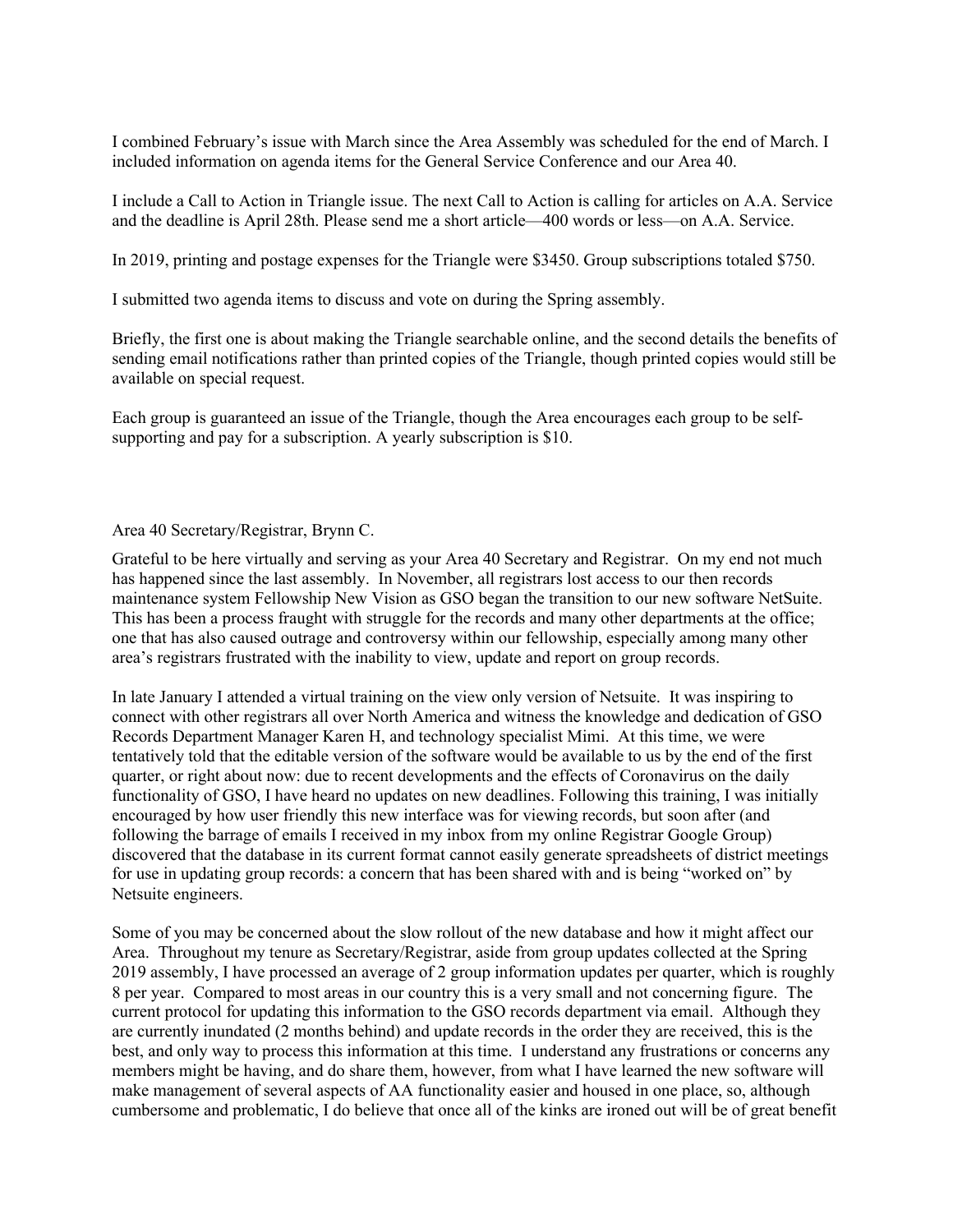to our fellowship and Area 40. On behalf of GSO, I appreciate your patience. In the interim, records updates (first and last name, phone number, email address and snail mail address are needed) can be sent to me, or directly to  $records@aa.org$ , at this time email is the best way to send anything to GSO as their</u> whole office is shut down and working remotely. Please let me know if you have any questions and I am happy to assist.

In service,

Brynn

Past Actions/Motions voted on last assembly:

Public Information: Motion: The Ad Hoc committee recommends switching the AA Hotline Answering Service from AnswerNet to TruLive.

Motion: The webmaster work with the Bridging the Gap (BTG) committee to create a privacy protected link that would be accessed by professionals in our treatment and corrections institutions to aid potential AA members in signing up for the BTG program and put it to a vote of the assembly. Motion passed.

## Archives/Area 40 Structure and Policy:

Motion: That the Area Assembly is to be held at a suitable venue (as determined by the Area Chair) in Great Falls, Montana until such time as an Area motion changes or modifies this. Motion passed. Motion: That a new section be added to Area Advisor job description. Reading, "will serve as Venue Liaison. In that position they be provided the authority to represent Area 40 in the process of evaluating, negotiating, selecting and making commitments for the sites of the last two Area Assemblies of their rotation, as well as the first two Area Assemblies of the following rotation." Motion passed

#### Treatment/Bridging the Gap:

Motion: To place a bid to host the National BTG weekend, either September 9-11, 2022, or the following year in September 2023, it will include the Area 40 BTG and Alternate BTG chairs to work with the National BTG weekend steering committee. The cost to Area 40 not to exceed \$500. Motion passed.

#### Literature:

Motion: Consider the relevance and applicability of the passage in the essay portion of Concept Twelve, Warranty Two, (A. A. Service Manual, p. 65) which states that neither the groups nor AA as a whole should function as a "money charity" via the practice of "selling of our books at cost or less. Motion failed.

## Finance:

Motion: The finances committee recommends that the area assembly approve the proposed budget of 2020 at \$41,320 as written unless there are any floor actions or committee recommendations to amend at this time. Motion passed.

## District 11 DCM, Don M.

Since our last report we have been very busy! We had an UP Event in November, a Gratitude Dinner that was well attended. Great speakers from several groups and two Oldtimers who did a great job! We have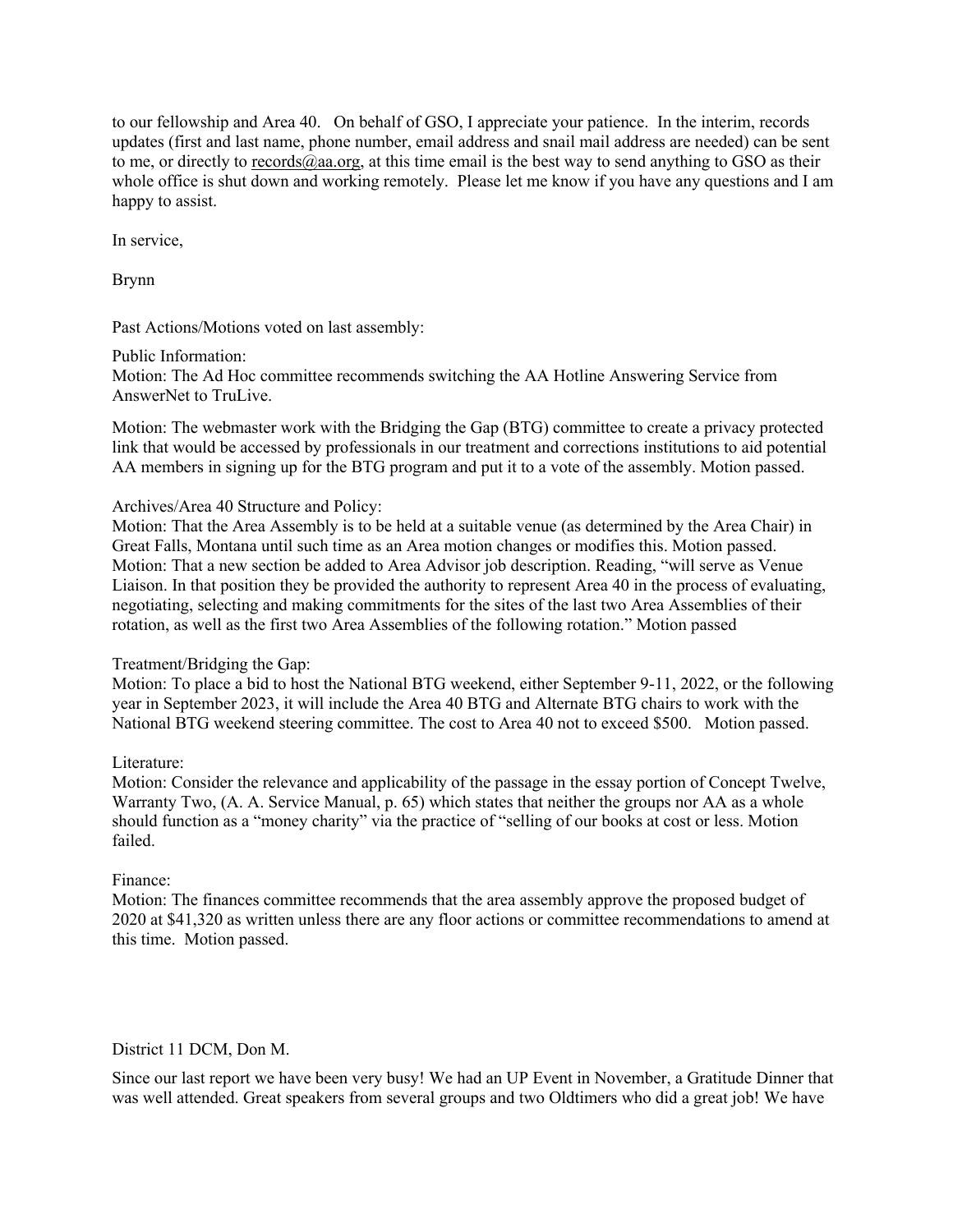added a new Archives chair who is just killing it! She's completed the transfer of all cassette taped talks in our archive into digital format. She and her committee are interviewing old-timers and those recordings are in a digital format. She presented the history of Billings AA at our recent Founders Day sponsored by our local intergroup. We are happy to have supported the recent West Central Regional AA Service Conference.

We continue to take meetings into our local corrections facilities and volunteers continue to step up in support of these activities. Our Treatment committee continues to carry the message into local treatment facilities. Bridging the Gap continues to make progress with facilities in helping alcoholics transition out of local institutions. Our PI/CPC committee continues to be very busy going into high schools and talking to clergy. We continue to take  $12<sup>th</sup>$  step calls into our local hospitals. We are considering separating these two functions as a district. Soon we may have a separate PI and CPC committee. Our Grapevine committee continues to challenge us to use the Grapevine to carry the message in our area. Hotline continues to follow-up on our calls and encourages volunteers to be available.

The District is actively behind the committee for the Fall Roundup and we are sure to have all the volunteers we need to support that. We have also started talking about rotation as we move towards the end of this rotation. Elections start in August in our district and it will be here before you know it. We continue to be blessed with the opportunity to serve and we pray that we are up to the challenges.

Yours in Service,

Don M

DCM District 11

Alternate DCM District 12, Jackson R.

Good Morning from District 12. I'm reporting on the state of my District in the midst of troubling times, in and out of AA. Meetings within our District are closing temporarily, and we continue to learn from other Districts and Area 40 the power of electronic communication to keep in touch with our Fellowship. Thanks for the Leadership you've shown!

In spite of chaos and confusion outside of AA, we see examples daily of Members checking on Members and ongoing outreach to the newcomer and the still suffering Alcoholic, even outside the traditional Meeting environment. Fortunately, District 12 held its 2020 Mid Winter Social shortly before the current Sorrows. We fed a crowd approaching 200 people from all over Montana and enjoyed Speakers from AA and Al-Anon. We hope that the next Mid Winter Social will be business as usual.

We also held our Fireman's Point gathering August 2019 up on the beautiful Stillwater River just south of Columbus. In addition to the World Famous Spam Cookoff, this gathering also served over 200 campers for the main meal and District 11 showed up to cook breakfast in bed for many, many campers. We had Sunday morning breakfast with our Delegate Paul L, who recapped his observations from his trip to GSO.

Our District as a whole is grateful to all of you in Area 40; you all lead by example and we do notice! We're grateful every day that we are surrounded by recovering Alcoholics!

Jackson Riley, Alternate District 12 DCM.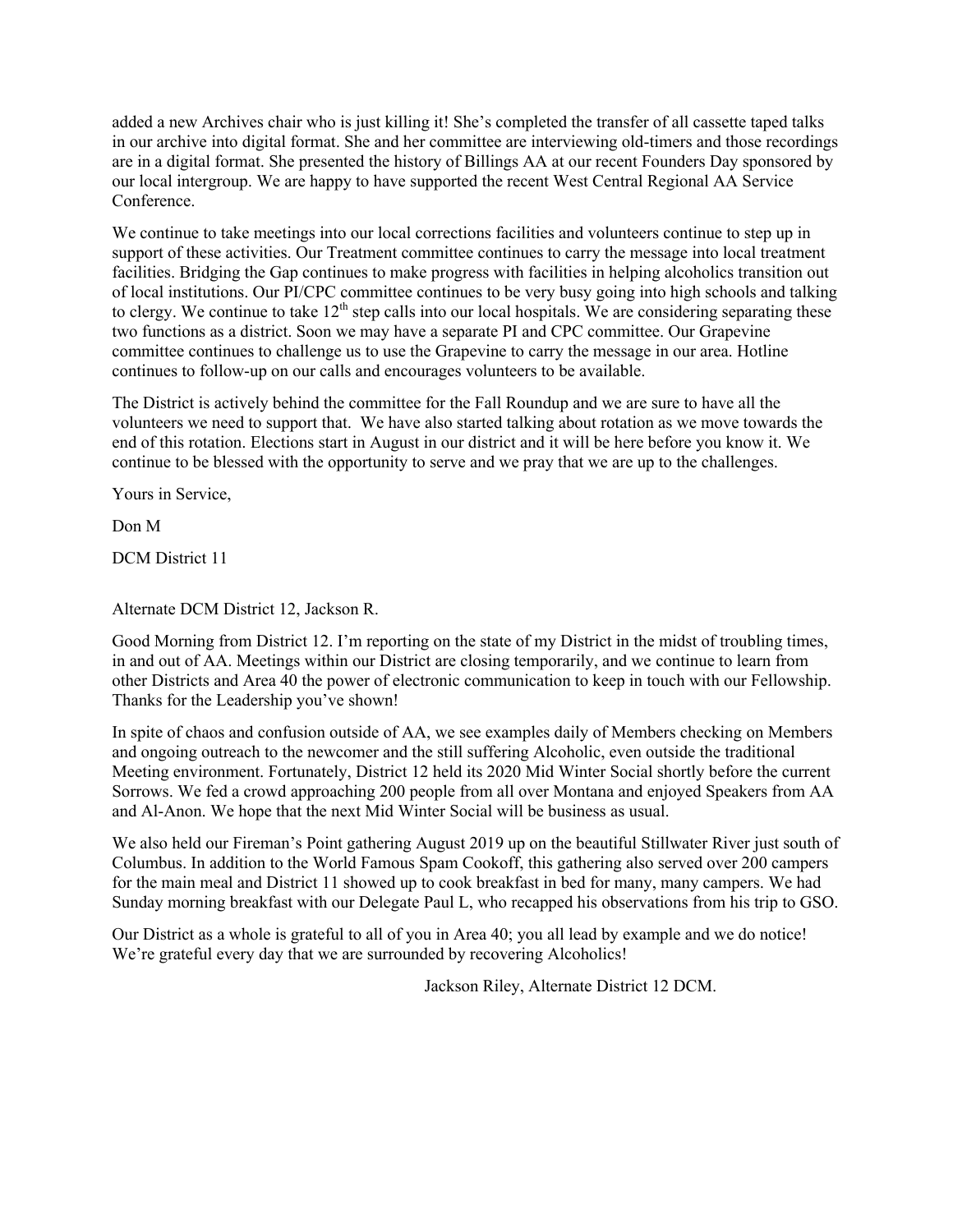#### District 41 DCM, Hugh M.

Greetings to all area 40! My name is Hugh and I am an alcoholic proudly serving as DCM. I pray that all of you are safe and healthy through these troubling times. Since our last Assembly, things have been solid in our District, with all chairs filled. I was not able to attend the Fall Roundup Missoula, but was told it was a great time with a lot of fellowship and fun. Congratulations to all those who put it together. I am looking forward to the Spring Roundup in Bozeman (if we get the chance to have it!). I did attend the WCRAAC in Billings and had a blast along with learning some important things about what is happening in our Fellowship. Myself and 7 others from District 41 were able to attend the Pre-Assembly in Boulder. it was a great success, great job, and thank you Bozeman for hosting it this year! I find myself along with our Fellowship in District 41 stepping up and learning new ways to have meetings. It has been challenging, especially for people like myself who are not computer savvy, but if we want it bad enough, we will learn to adjust. Remember life's not fair, it's how we deal with it that matters. I would like to give a big thanks out to Jana L. our District 41 Secretary, for spearheading the Zoom meetings and helping all of us who don't have a clue what we are doing. We still have plans for Founder's Day Celebration on June 13th, and our Unity Campout on June 26-28th and also the Annual Fellowship of the Falls on Sept 18 & 19, Wishing you all good health and happiness--thank you for allowing me to serve!

Sincerely, Hugh M.

#### District 51 DCM, Jodi T.

District 51 DCM Report Our District consists of Havre, Box Elder, Rocky Boy, Chinook, Harlem, Hays, Fort Belknap, Dodson and Malta. There are 16 different groups/meetings with 34 meetings a week. Not to mention quite a few miles in between. Our District meetings are held the 3rd Sunday of every month at 3:30 pm at Northern Montana Hospital 4th floor 4A conference room. There was a New Year's Eve party held at First Lutheran Church, many in attendance. The 3rd Step group held a Alcathon over the Christmas holidays. The 12 x 12 held their annual Valentine's dinner with meeting included. We held a district inventory in February. We used the Area inventory questions. It was an amazing turnout and really good discussions and participation. In March there was a very good representation of our District at WCRAASC in Billings. We had six members including myself come. But the best part was seeing two of the newest members, one had 7 months the other has 10 months, come and participate. My District also sent me to pre-assembly in Boulder. I have to be honest I fought with myself wanting to stay home but thank God the other me won. As usual I am never disappointed when I get involved. I am trying to hit more of the meetings out of town. So grateful that someone always comes along, thank you Gene. Of course there was Dairy Queen involved and a very good meeting in Malta. These past couple of weeks have been very hard on all of the AA members and meetings. I am so grateful that I was able to attend the Zoom meeting trying to get ready for a Virtual Spring Assembly. It was very new to me but I'm hoping that with all that is going on we can set something up like that in our District. Thank you for allowing me to be of service Jody T. District 51 DCM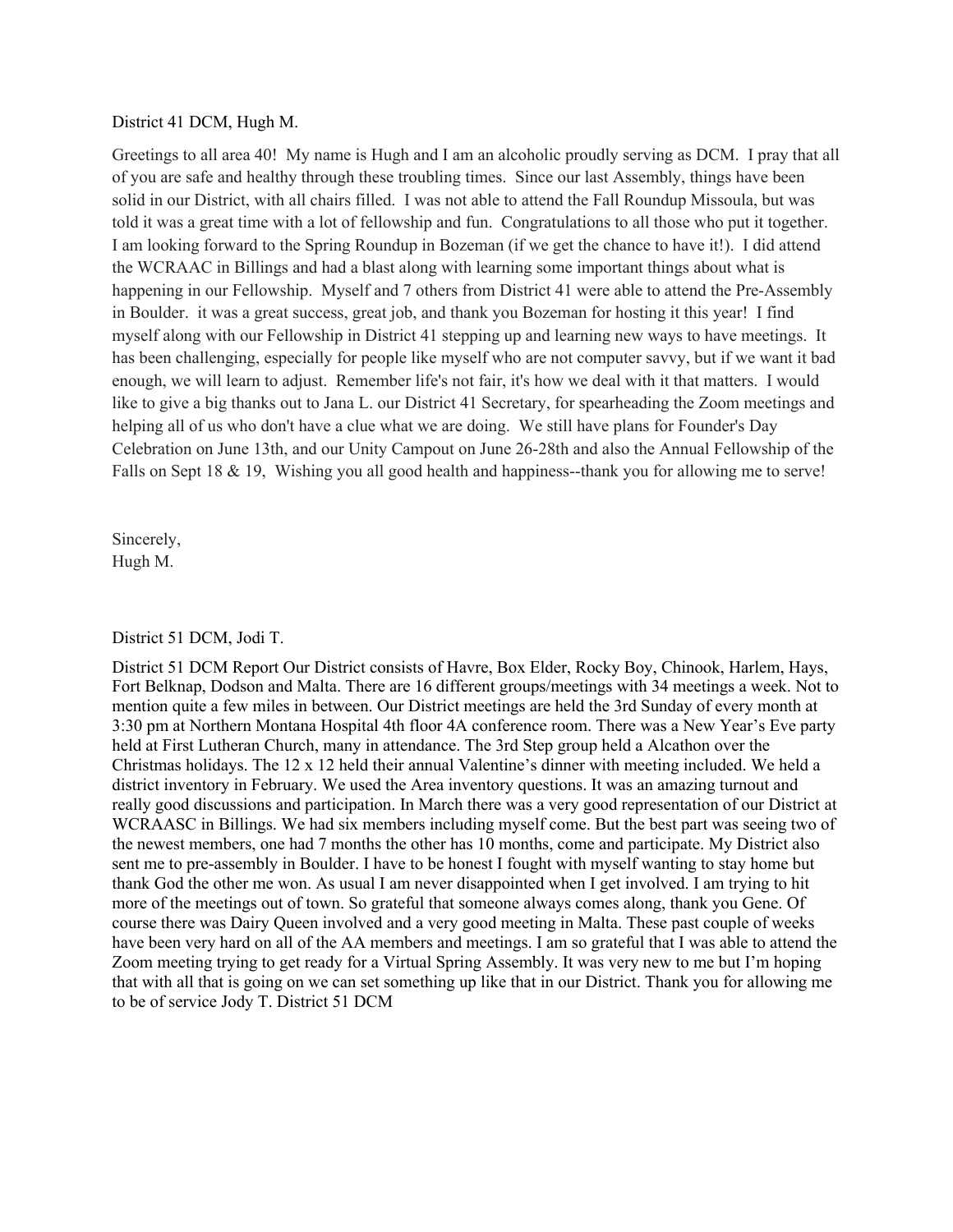District 71 DCM, Dan H.

## **District 71 DCM Report**

## March 24, 2020

Hello my name is Dan H. I am an alcoholic. I serve as DCM for District 71. District 71 consists of approximately 25 groups and 85 meetings across southwest Montana. We have meetings held in Butte, Anaconda, Deer lodge, Dillon, Phillipsburg, Melrose, Sheridan, Twin Bridges, and during the summer months Wise River, and GeorgetownLake.

District 71 is carrying meetings into various treatment and correctional facilities including Montana Chemical Dependancy Center, Warm Springs Forensics Unit and Civil Side, Galen Forensics Unit, Montana State Prison, and the Anaconda Jail. Our corrections chair, Scott A. has been successful in gaining approval to bring meetings into the Butte Pre Release beginning mid September. Unfortunatley one of our womens meetings dissolved and no longer exists. Our ladies night out that used to meet on Wednesday evenings was canceled due to lack of participation.

I was grateful to be able to host the trustees workshop that was held last September. Iwould like to thank Terri T. for organizing the statewide workshop. I am happy to report that we had a great turn out for our Christmas party that was held at St. Anns Parish hall. Our district made sure that Santa visited and brought gifts for all the children. It was a joyful event where fun was had by all.

Service participation in our District unfortunately has decreased. In the coming months we are hoping to reach out to the fellowship and encourage participation in service.

I am truly blessed to be of service today. Thank you for allowing me to be of service. Yours In Service, Daniel H. DCM Dist. 71

----- ..-----------------------------,

District 72 DCM, Lisa C-D.

## **District 72** Spring 2020

District 72 covers all of Gallatin County and portions of Madison and Park counties. Our District is usually home to more than one hundred AA meetings per week. About half of District 72's meetings occur in Bozeman, and the other half occur in fourteen other towns spanning three counties.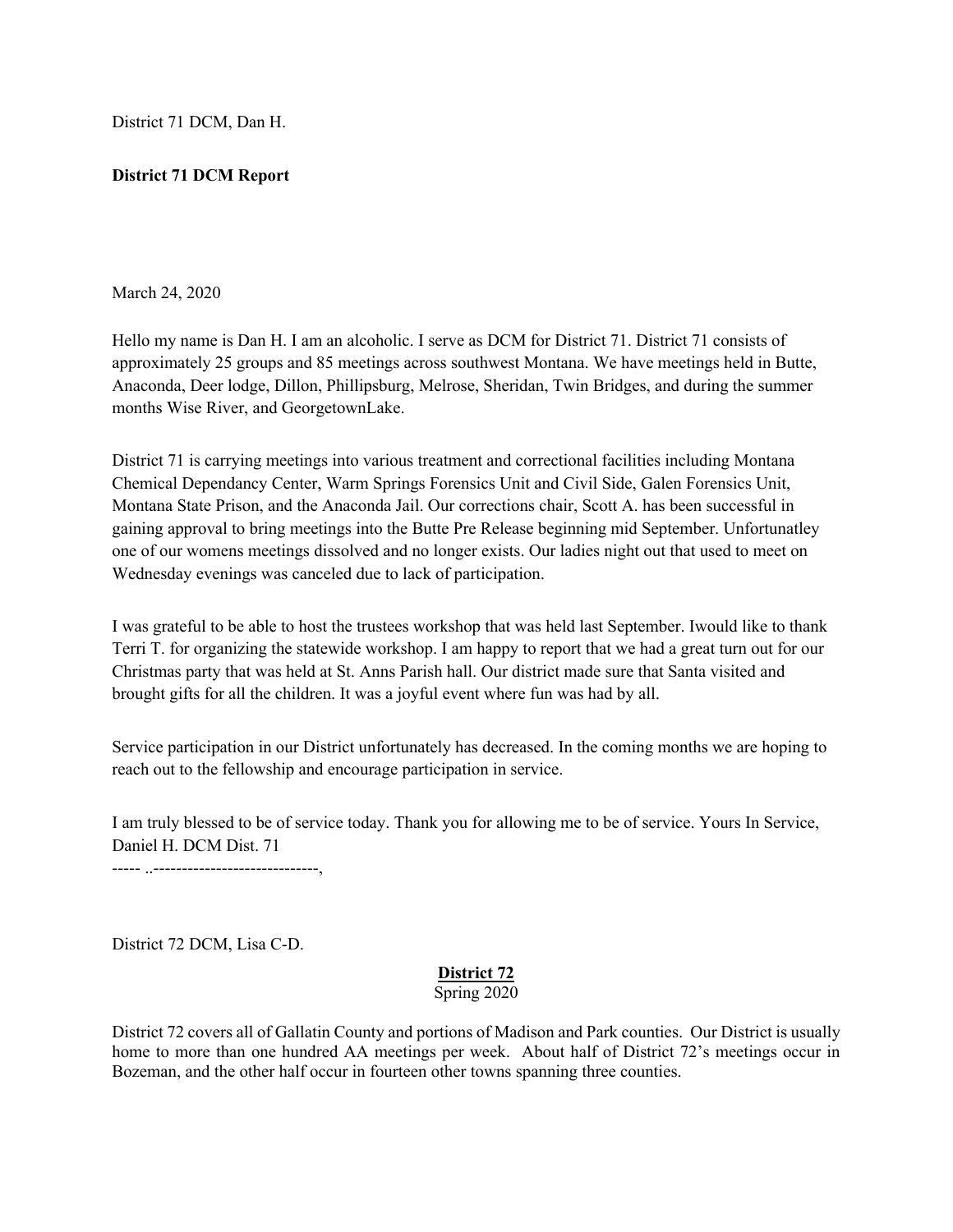Like everywhere else, the number of face-to-face meetings in District 72 is now sharply curtailed. Most of the venues that host our meetings have closed their doors. Fortunately, shortly before face-to-face meetings began to go dark, some of our district's more tech-savvy members stepped into the breach by establishing three online meetings every day of the week. Since then, several new groups have moved their meetings online, and at the time of this writing, there are now 35 online meetings every week in our District, with an average attendance of around 20-30. If face-to-face meetings remain infeasible for any length of time, I fully expect to see online meetings in our district meet or even surpass the number of face-to-face meetings we had one month ago. The mushrooming process is in full swing!

If anyone reading this would like to join us in an online meeting, click on the COVID-19 information link on the Area 40 webpage, then click on the link to the Bozeman virtual meeting schedule. We hope to "see" you there!

For some time, District 72 has been looking forward to hosting the 2020 Spring Roundup. Our roundup committee has worked tirelessly for months to curate a weekend of dynamic speakers, panels, and workshops, delicious meals, beautiful decorations, and fabulous entertainment. I would like to share a message from the Roundup Committee:

**The members of the Bozeman Roundup Committee want to assure you the health and safety of our attendees is our highest priority. We are carefully and continuously monitoring the relevant health advisories regarding COVID-19 (coronavirus). Please be assured we will continue to assess the advisories, and we will promptly inform registered attendees of any impacts to the Roundup. At present, we continue to look forward to a safe, joyful, and fun-filled Roundup weekend May 15-17, and we hope you will join us to PASS IT ON.** 

To register online, go to bozemanroundup.org.

I look forward to gathering with you all virtually this week, and to seeing you again in person in September, if not before. May we all stay safe and connected until then.

God Bless, Lisa C., District 72 DCM

District 81 DCM, Mike R.

District 81 – Area 40 DCM 40 Spring Assembly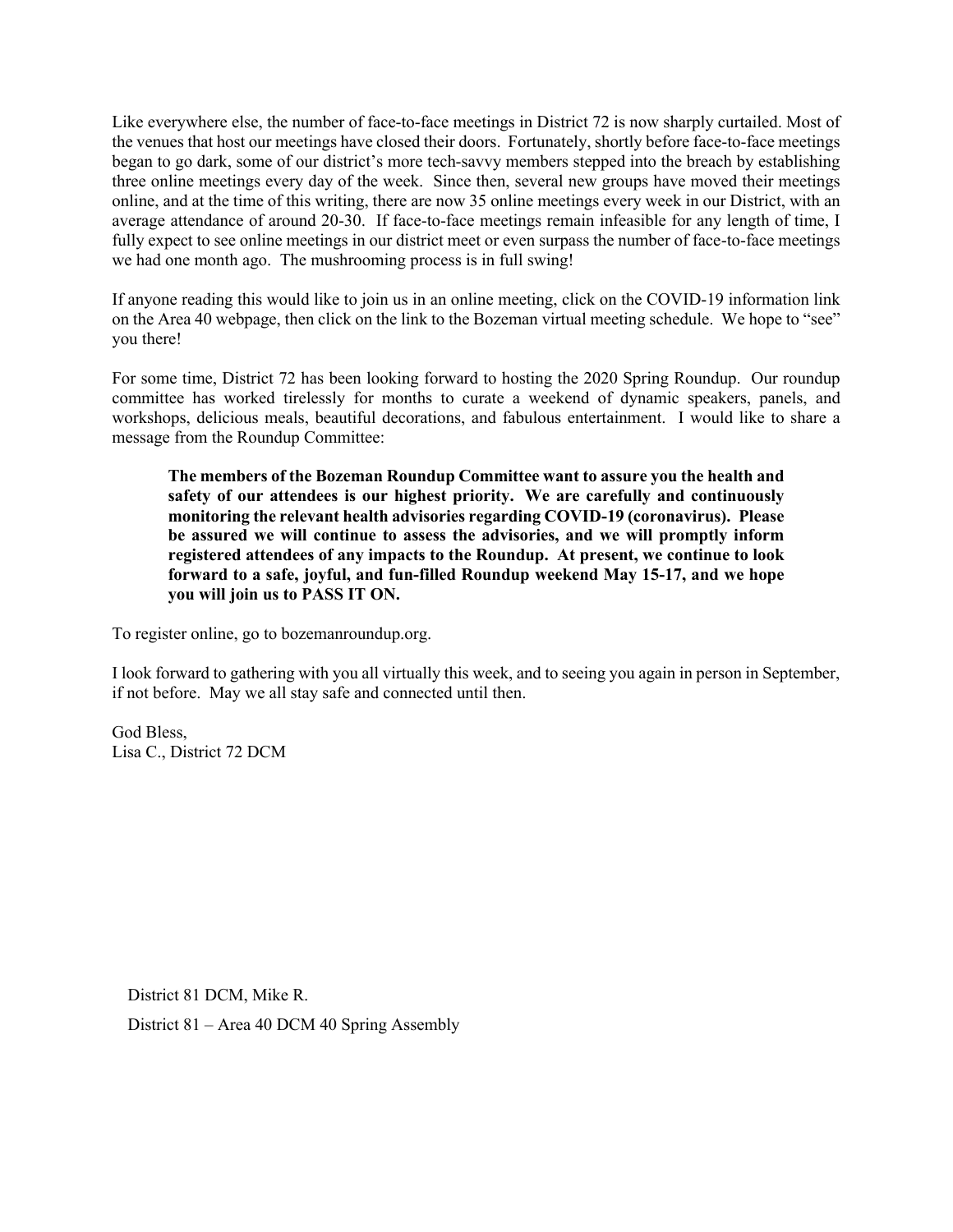Hello my name is Mike District 81 DCM. It is an honor to be of service and to bring the opinions of my district to Area 40. We are a very large district, located in Western Montana. This means we have meetings as far west as Trout Creek, north to Polson, east to Seeley Lake, and south to our largest city Missoula with a population of around 73,000. We have forty-five groups with 100 meetings per week. If you are in our district you should not have any problem finding a meeting.

Our district business meetings are on the  $3<sup>rd</sup>$  Sunday of the month at the Fourth D Alano Club at 2:00 PM. We several open positions at the district level they are Bridging the Gap and CPC. There are between ten to fifteen GSR's that attending our district meetings. This month's meeting was cancelled due to the Coronavirus and hopefully we can have our normal District meeting in April. Hopefully things get back to normal soon. As soon as I know when our Founders Day will be held, I will get flyers out.

It was exciting to attend the West Central Service Conference in Billings. I enjoyed the amazing opportunity to be part of this fellowship and to be able to attend these functions to represent my district.

In September 2021 the regional forum will be held in Missoula, MT. The committee chair for that event is Andrew W. our past delegate and a past trustee.

Thank you for letting me be of service!

Mike R.

District 91 DCM, Mike P

Hello all.

District 91 is weathering this Coronavirus as best we can. The following meetings are still operating for now:

> Lakeside Group New Hope Group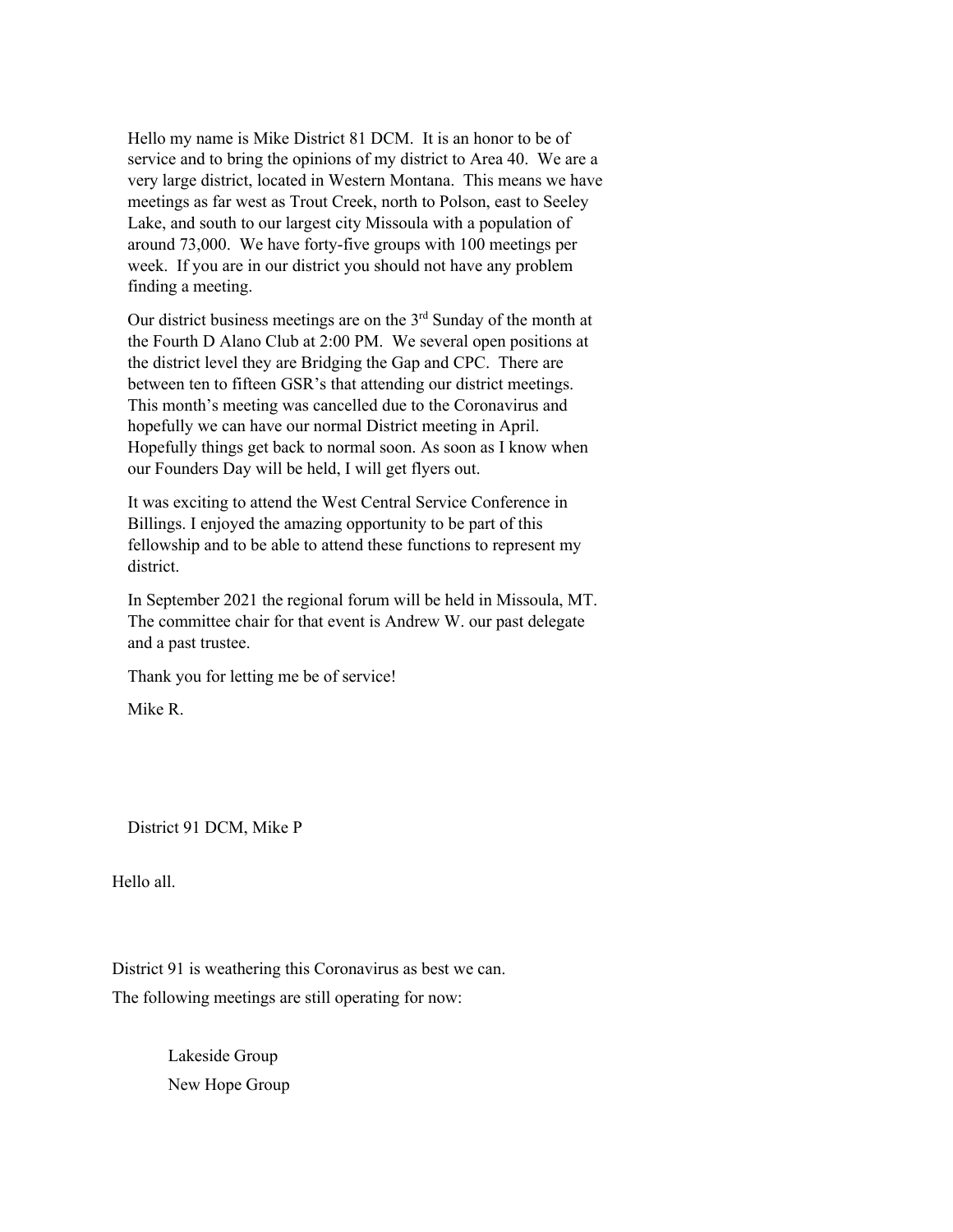Whitefish Group Columbia Falls Group Canyon Group

All others are closed indefinitely.

There are several virtual meetings taking place in our District.

We have had a busy schedule up until the last month.

We cancelled our pre-assembly meeting in Lakeside this month.

Many of our members attend the WCRAASC in Billings, and had a great time.

We hosted the Trustee visit, and had a fairly good turn out. It was so educational, and we gained valuable lessons for hosting future events.

We hosted a Into Action workshop in February which was very well attended. Thank you to all that worked so hard to make this a success.

We are looking for ways to carry the message of recovery as best we can.

If this situation continues we are looking into having a Virtual District Meeting. Should be interesting.

Thank you to all, and please stay safe.

Yours in service,

Mike P. DCM District 91

Area 40 Literature, Grant M.

Good Afternoon Area 40 my name is Grant and I am an alcoholic currently serving as the Area 40 literature chair.

I spent some time this winter updating the Area Literature Display with some book covers and pamphlets, I also restocked and reconfigured the pamphlet racks. I was able to purchase the new book from AAWS "Our Great Responsibility" and large print service manuals for sale at the assembly, unfortunately that will not be possible this Spring...however I am looking forward to having them available for the assembly this Fall.

I was able to attend the West Central AA Service Conference in Billings on February 28 & 29 and March 1<sup>st</sup>. This event was fantastic! I would like to thank Terri and all of her committee members ad all their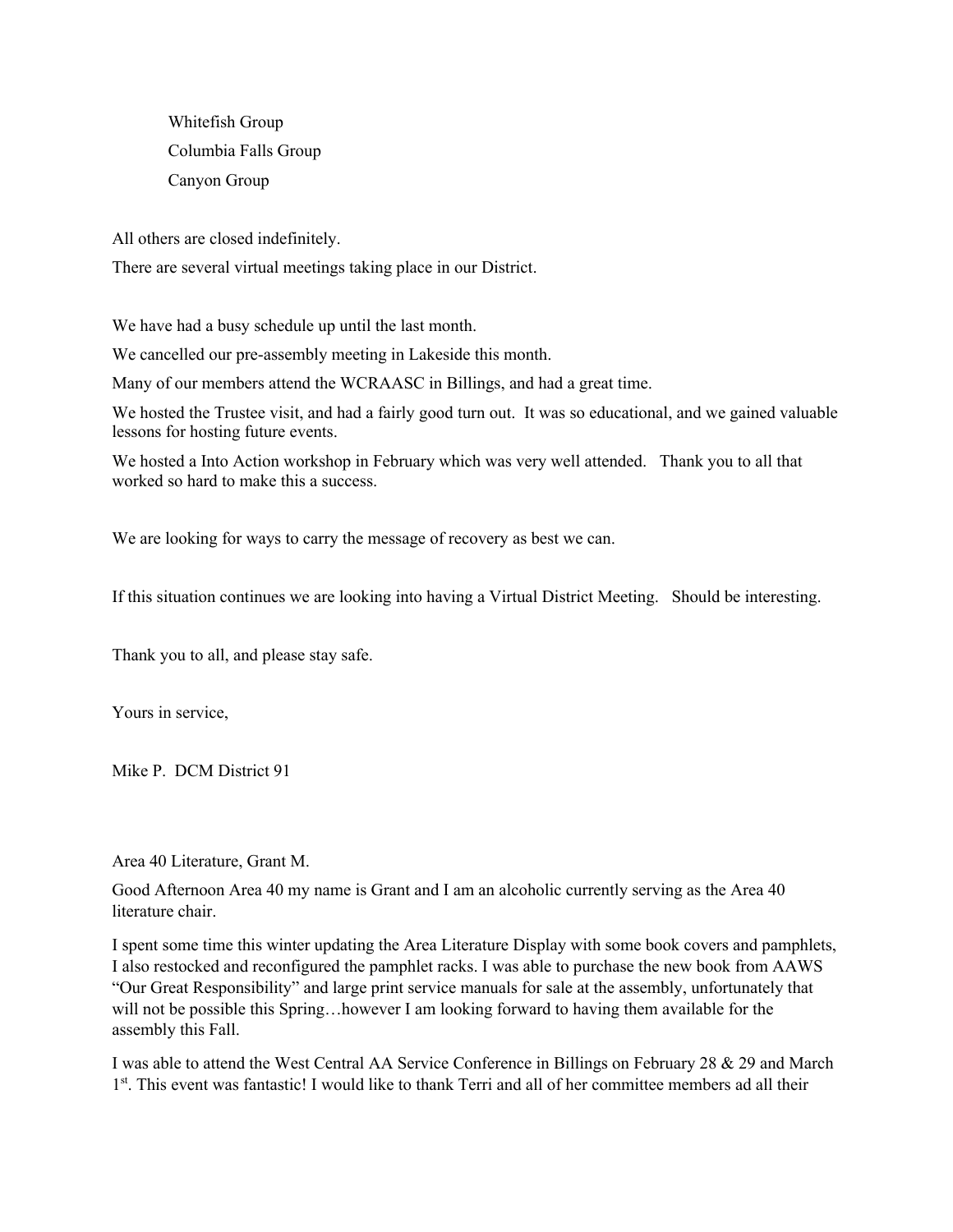hard work in an adverse situation. I would also like to apologize for not bringing the literature for the event.

On March 7 I attended the preassembly at Boulder Hot Springs for the first run through of the agenda items, which there are 26 items in literature alone.

Unfortunately, the preassembly in Sommers was canceled due to the Covid-19 virus as well as our Area 40 Spring Assembly as you all know too well!

I am hopeful that this virtual platform will work for Area 40 and allow the districts that are unable to attend the opportunity to call in. With that said I think this is also a great option for us at a regular in person assembly to perhaps incorporate a virtual option for those who won't make it due to funds or distance in future assemblies! Same goes for homegroup meetings, if we have a member that is disabled or invalid, we could use this format to include them as well! So out of all of this uncertainty…let us thank the small blessings coming to fruition.

Thank you so much for the opportunity to serve as your Area 40 Literature Chair!

Area 40 Bridging the Gap, Jessica E.

## Area 40 Bridging The Gap Committee Mission Statement:

The purpose of the Temporary Contact Program is to "Bridge the Gap" between A.A. meetings in treatment facilities, hospitals, prisons and jails and the first A.A. meetings upon release in the home community. Volunteer members of Alcoholics Anonymous usually acting in pairs, meet the client or inmate after release and accompany them to their first A.A. meeting. Like all 12th Step work, this is never paid for. It is the goal of Area 40 - Montana Bridging the

Gap Committee, Treatment Facilities Committee, and Corrections Committee to make this vital 12th Step work possible statewide.

#### BTG Chair Report Fall 2019

Greetings Area 40, my name is Jessica E. and I am currently serving as your Area 40 BTG Chair. Since the last assembly, our BTG committee met for a virtual BTG meeting on November 10, 2019. I want to express my gratitude for the representation from BTG, corrections, and treatment chairs from across our state. Penny R, alt. BTG chair and I met the committee to discuss where we are with the two agenda item that was passed last fall, (1) To Place a Bid to Host the National Bridging the Gap Workshop Weekend(BTGWW) on either September 10-12, 2021 or September 9-11, 2022 (TBD based on availability) would benefit Area 40 as a whole and (2) That the webmaster work with the Bridging the Gap (BTG) committee to create a privacy-protected link that would be accessed by professionals in our treatment and correctional institutions to aid potential AA members in signing up for the BTG program. I have attached the notes below.

For the  $1<sup>st</sup>$ , I have stayed in constant contact with the BTGWW steering committee chair who had identified Missoula as the desired location for the BTGWW in Montana. With this in mind, I have asked Susan B., District 93 BTG and Treatment chair, and Casey O., District 81 BTG Chair, to assist me we leading this endeavor. We all met at the Holiday Inn in Missoula in December to review all of the bid package materials with Jessie, ZOOYPAA member, to inquire about her experience with presenting bid packages. From our initial meeting, Susan put together a formal write-up for our package to entice the steering committee to pick Montana. Casey O. and I met with the hotel management earlier this month and acquired all of the information and pricing we would need to present the final bid package.

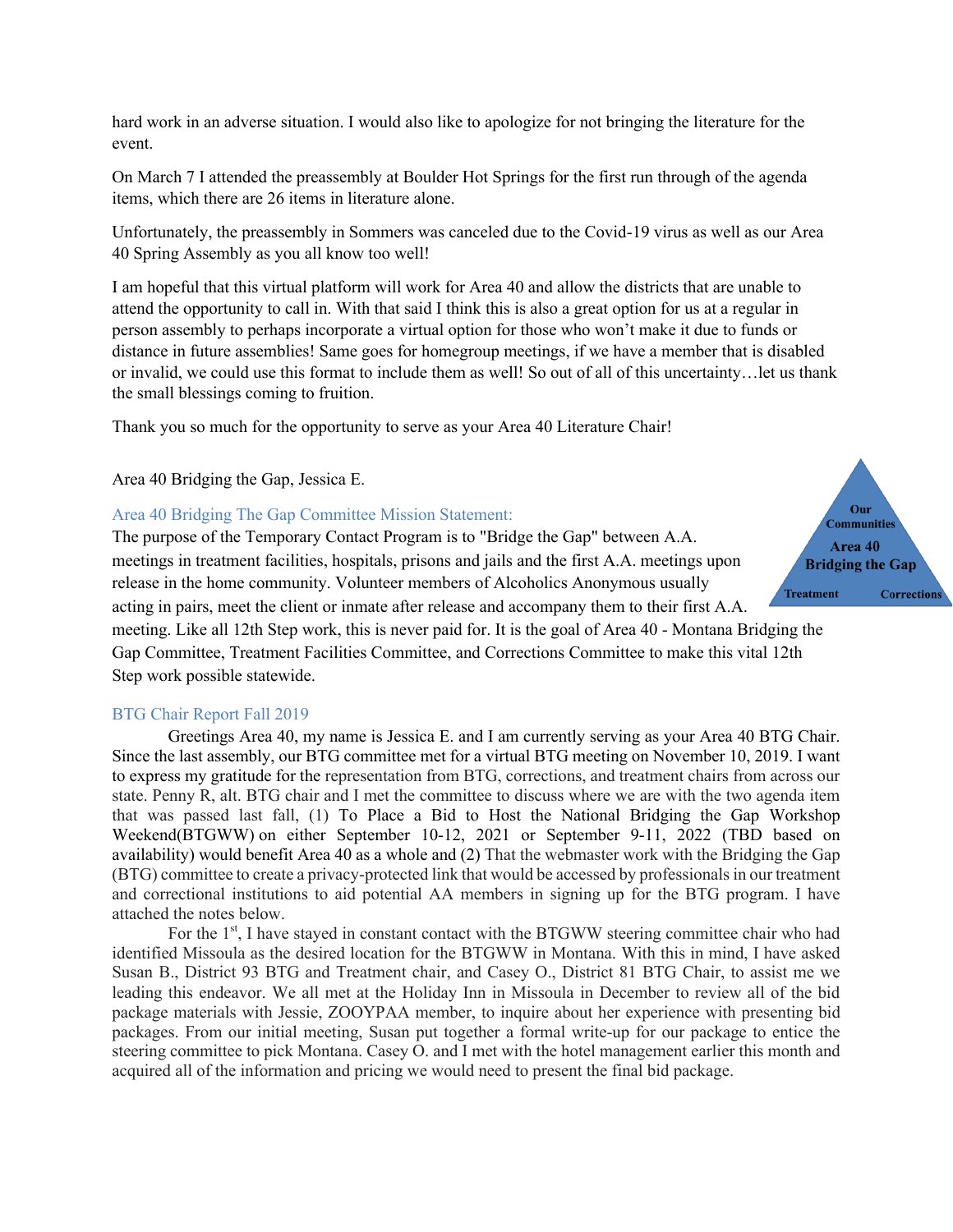I have worked with the webmaster to create a privacy-protected link that would be accessed by professionals in our treatment and correctional institutions to aid potential AA members in signing up for the BTG program. With our given circumstances where we find our face-to-face limitations exacerbated because of our inability to go to our jails, treatment centers, hospitals, psychiatric centers and a majority of the facilities that we serve to connect our members coming out of these facilities, it has shown me how much we need innovative tools to help us reach the still suffering alcoholic. These tools are not to take away our face-to-face work, but to enable us to be there when we can't be there in person during the facilities day to day functions. We envisioned how useful these could be in our remote communities. We could have never imagined the circumstances that we would have to work in now. This link would be used by professionals to enter general information of potential AA members who opted in to participate in the Bridging the Gap program and are in direct contact with these professionals. With the potential AA member's permission, a professional can send their information directly to the Montana BTG administrator's email address where this information will be solely used to connect these participants with local BTG. I've been working with the Webmaster on the design of the landing page. There will be a fillable pdf that has a video from the trustee trip embedded in it. What it is not- It is not open access for anyone. It is not a database. It can only be accessed by a link that will be provided to these professionals by us. As soon as it is complete there will be a review process with the BTG committee. I will ask the Area 40 CPC and PI chair to review its language so that it is appropriate for professionals that will visit the landing page. I look forward to having this tool as soon as possible so that we can continue to get our AA's connected although we aren't allowed to go to these facilities in person.

As a committee, we voted last year to have our 2020 BTG committee meeting in northwestern Montana in District 42. In light of what we are globally facing, we will postpone this meeting until we can all safely meet. Until then we will continue to meet virtually until that time permits. For any questions please feel free to contact me.

I have made a few handouts to help new BTG transition into their new positions and have offered to submit our BTG workbook as a resource to the GSO treatment Desk. I continue our relationship with Pine Hills Correctional Facility to connect their AA's with volunteers in our communities and assist with our out of state BTG transfers whenever we are needed. I have had the opportunity of connecting AAs in our facilities to BTG volunteers in California, Colorado, Idaho, South Dakota, Missouri, Michigan, Washington and I am probably forgetting a few. I am so grateful for these opportunities because the truth is that it's our BTG committee who are doing the real work. We welcomed our new D61 BTG chair, Guinevere, to our committee. She has taken on the continued task of disseminating the BTG cards to our BTG coordinators throughout the state. Mandi our BTG from D11 has forwarded the efforts in getting BTG accessible for our AA's into the Women's Prison. D91 BTG Sean R has worked with D91 Corrections chair Grant O to successfully establish BTG in their local jail. Our committee members, which also include Susan H, D72, Casey O, D81, Judy J D41, Jerry T D51, Ryan K and Big Ed D 71, Susan B. D 93 and all of our Treatment and Corrections chairs across Montana, are the ones on the ground serving our treatment centers, jails, halfway houses, and prereleases. I am always humbled at their collective efforts and I am serving to support their ideas and efforts.

> Thank you again for entrusting me to serve as your Area 40 BTG Chair. Jessica E.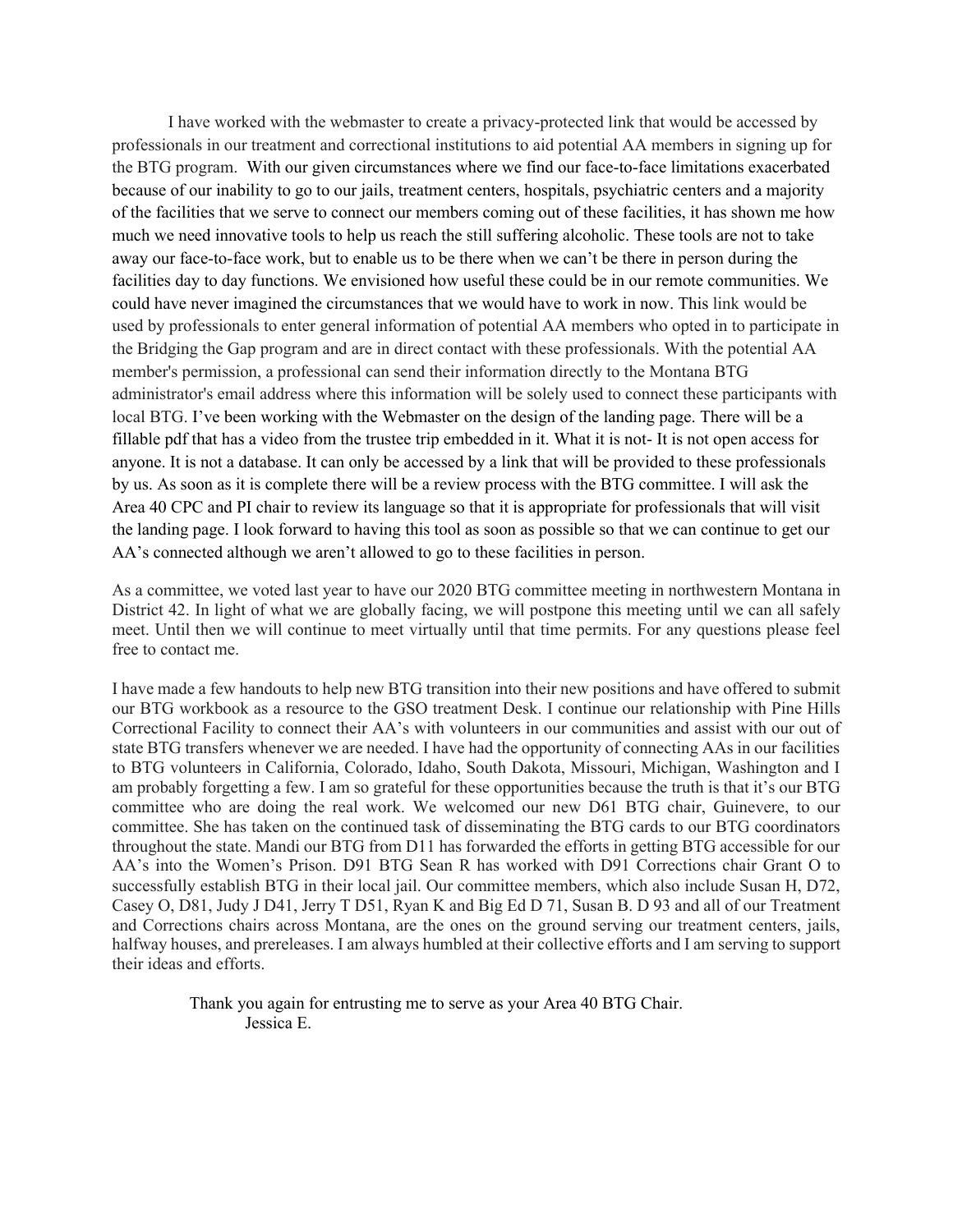Bridging the Gap Committee Meeting Notes

November 10, 2019

Agenda

Update on Area 40 Agenda Items Agenda Item: Online BTG Form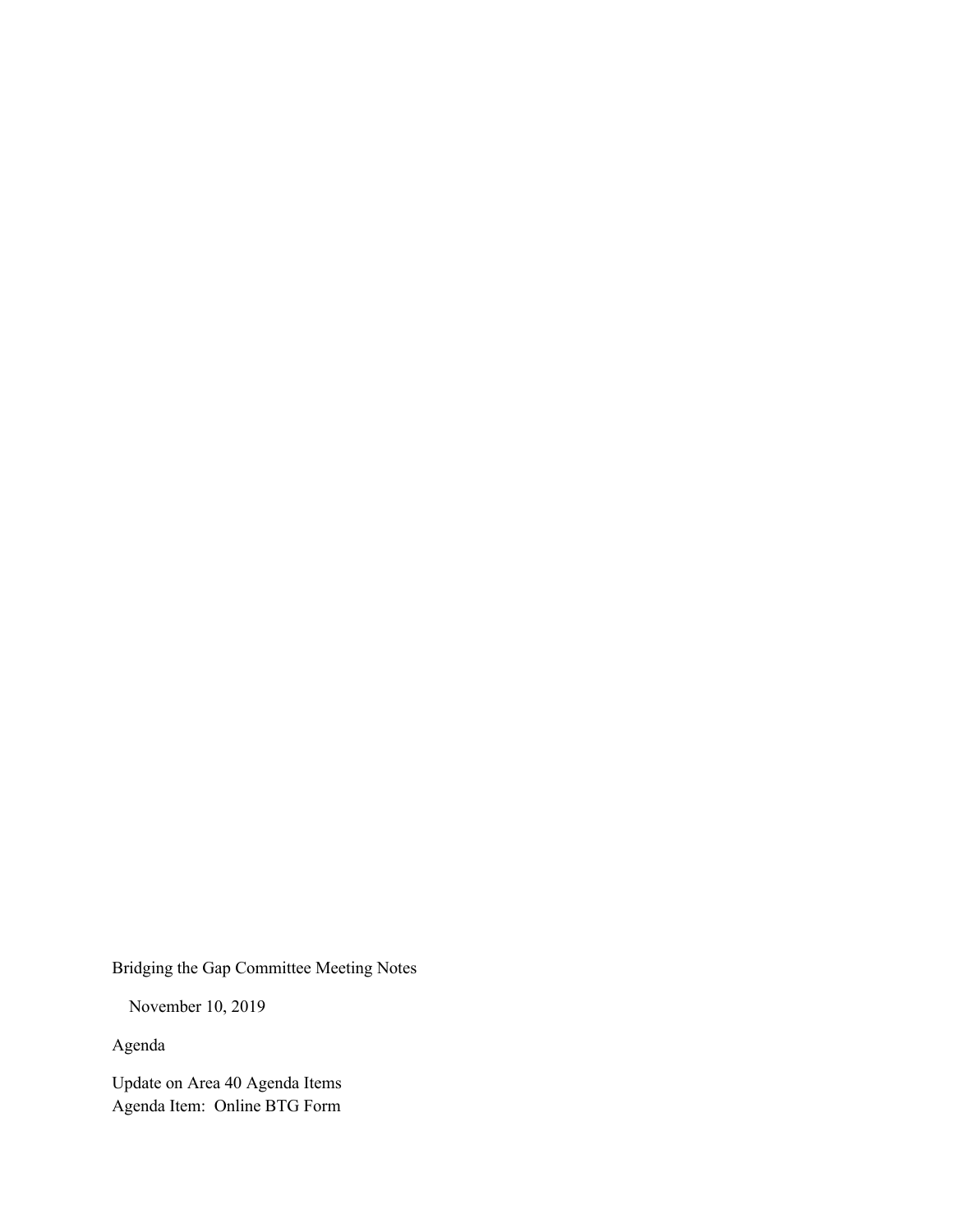Motion: The webmaster work with the Bridging the Gap (BTG) committee to create a privacy protected link that would be accessed by professionals in our treatment and corrections institutions to aid potential AA members in signing up for the BTG program and put it to a vote of the assembly. *Motion passed.* **Update-Jessica E.**

I've been working with the Webmaster on the Landing Page.

There will be a fillable pdf. We will also have the trustees meeting video embedded:

What it is not- It is not open access for anyone. It can only be accessed by a link.

January 1<sup>st</sup> launch date

There will be a review process.

CPC Area chair will review for language so that it is appropriate for professionals that will visit the landing page.

Agenda Item: National BTGWW

Motion: To place a bid to host the National BTG weekend, either September 9-11, 2022, or the following year in September 2023, it will include the Area 40 BTG and Alternate BTG chairs to work with the National BTG weekend steering committee. The cost to Area 40 not to exceed \$500. **Motion passed.** Meeting: November 23, 2019 Holiday Inn in Missoula

11 am.

We all discussed willingness to participant

BTG committee member: Susan, District 93(Bitterroot) Treatment Chair

Zooypaa Committee Member: Jesse

## **Update on District 61 Penny R.**

Over 100 BTG participants coming in.

There is an alternate BTG now.

District 61-served Watch and MCDC and then sends the BTG cards to the BTG in Helena PO Box

Consensus that we agree that we should

Shelby

Jail , Sean will follow-up with Barry

Sherrifs Office/Drug Court

Area 40 Grapevine, Shawn N.

**Area 40 Report**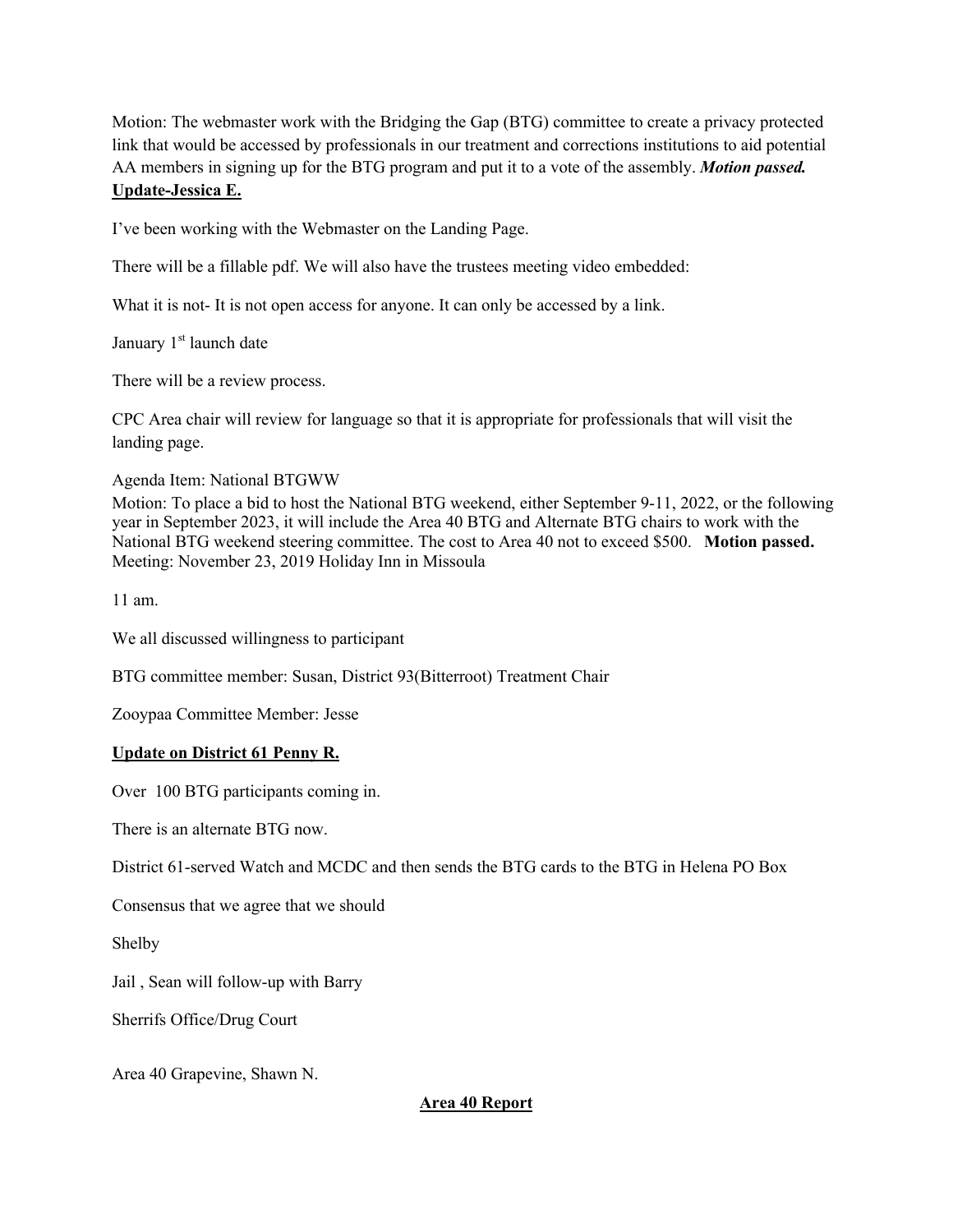## **Grapevine Chair**

Top of the day to you all Area 40. My name is Shawn Nelson and I am an alcoholic! Since we last met I have actually accomplished a few things!

I have succeeded in my goal of revamping our Area 40 display. If you have any suggestions to add to or take away from it please let me know. I would be glad to check em out. Or just let me know what you think!

The GV has a new project they have initiated. It's called Carry the Message project. There is more info on the website. All you GSRs please check it out. The newcomer needs every tool available! A GV subscription, even a GV magazine, in their hand is an awesome way to stay sober for a minute, a day, a week, ad infinitum!

The updates I have been receiving from The GV/LV regarding new publishing's and other news I have been passing on to the GV Committee. All the News that crossed my path is available to everyone on the Grapevine website aagrapevine.org. There is also some additional info on the Grapevine display table.

I attended the Class A CPC workshop in Helena on the September 20. Grapevine Workshop in Great Falls on November 2<sup>nd</sup>, I also attended the GrapeFest in Helena. The WCRAASC in Billings was my first GSO conference I have attended. It was quite the experience!

I am completely open to new ideas, suggestions or input regarding how to pass the GV or LV on to the still suffering alcoholic. Feel free to call, email or text me at any time.

I was sent this advisory note from The GV:

Due to the current changing health situation, many AA meetings across the U.S. and Canada are finding it safer to close. To help members during this time, we are giving everyone **free access** to all of our 2020 Grapevine and La Viña issues. (The audio to Grapevine's stories will be available as well, so people can listen to the stories if they like.) Please share with your fellows. We have also included a link to our Youtube channel with some original audio stories as well as other important information.

To enter, visit:

#### **www.aagrapevine.org/we-are-here-to-help**

Again, thank you for the privilege of allowing me to serve as your Area 40 Grapevine chair!!!!!

In Service Shawn Nelson

Area 40 Archivist, Earl F.

Archivist Report

2020 Spring Assembly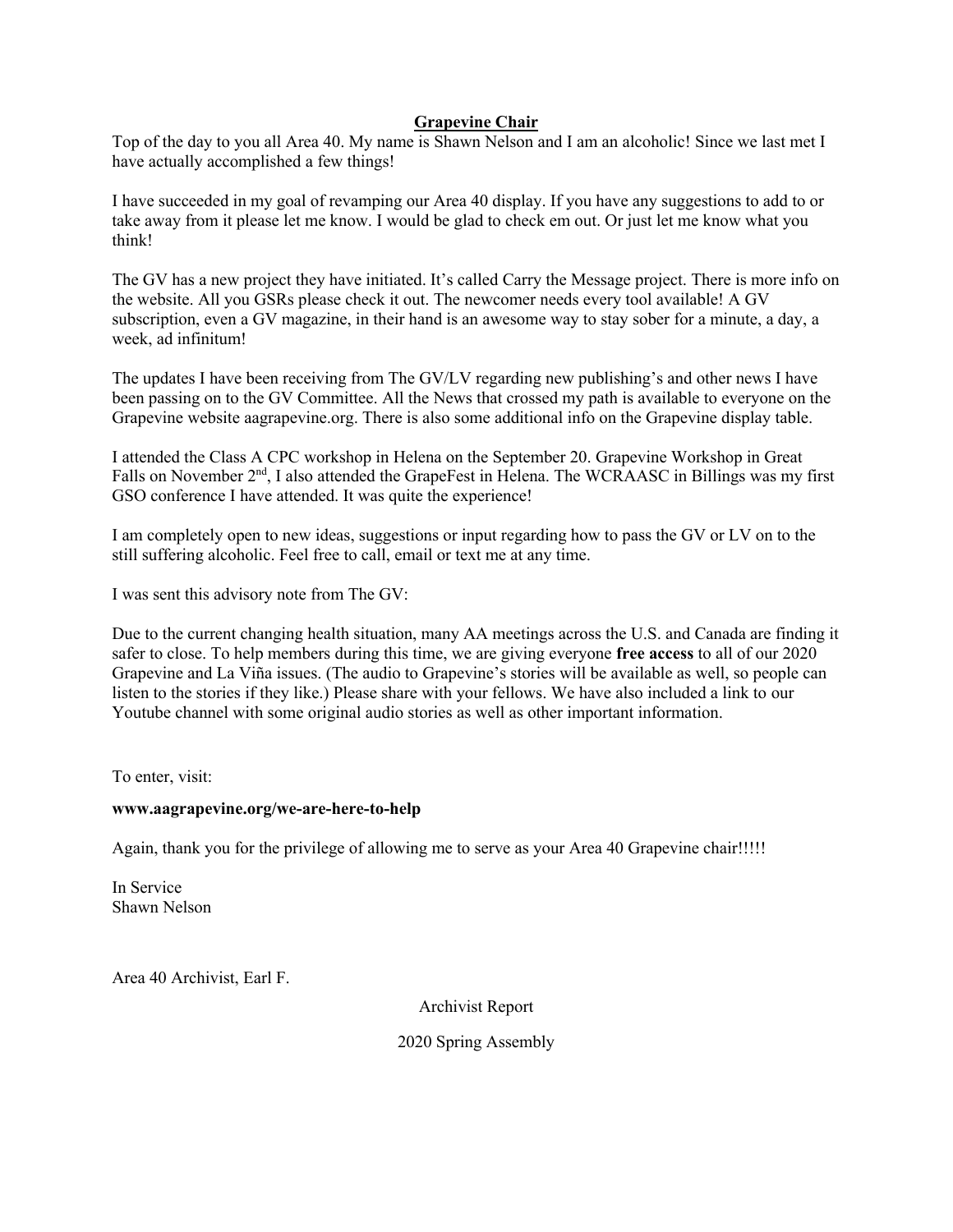Greetings Area 40, my name is Earl and I have the honor of serving as your Archivist. I want to let you know that your Archives have been growing a little with new contributions from interested members of our Area. I have received a tape collection from a grateful member of Al-Anon, Frances M. I received a copy of a Grapevine Cartoon book from a member from Gt. Falls that I have loaned out to Shawn for inclusion in his display. I have also received books and documents from estates of members who have went to the big meeting in the sky. These are gracious contributions that help add to the history story of Alcoholics Anonymous in Montana.

I want to encourage you to include me in your correspondence and committee activity, as well as District minutes and activities. I want to put in a plug for the district mini sites on our web site. Districts can post their minutes, flyers for upcoming events and anything pertinent about the activities of your Districts. This is digitally available for me to download and have a copy to record, print and to have stored on different storage devises. If you don't use the mini pages, please make sure I get copies of your minutes emailed to me. My email is: archivist@aamontana.org Please let me know of any members who have passed so that I can get copies of their obituaries. These people have contributed greatly to their local groups and to the conscience of AA in Area 40 and if possible, I would like to get these as a final contribution to their stories. I have had big plans to get around the state this spring to do Archival recordings of several of our older members as well as people who have been significant in Service to AA as a whole. That has been shifted to a future goal due to the current situations that we are facing.

I have not traveled a lot since the last Assembly. I was invited to participate in the Fall Round-up in Missoula with a display and also to conduct a workshop/sharing session. I was also asked to attend the Mini conference at Montana State Prison and take in some historical documents pertaining to the "Freedom" group of AA, located there. The winter was spent trying to work on the audit of the Past Actions and the Policy and Procedure documents. I will be very honest and say I struggled to get this completed. Finally, in early February, I sent copies to the other members who are helping with this process for their review. I know that we have some old minutes to look at to clarify the intent of some motions and I also need to collect some information on our first inventory process. Through visiting with Gerry, I realized that adding sections or appendices to our current documents was not the proper way to record some of the documentation, so I have decided to go a different route. I have created a collection of Ad Hoc committee actions that includes the history, findings and results of the Ad Hoc Committees as well as those who served on those committees. This will be recorded as a new section after the Historical Content in our Past Actions Document. A historical collection of our Area Inventories, the processes used, the questions accumulated and shared experience as well as the resulting final reports will be a new stand alone document, and the Policy and Procedure document will continue to be a stand-alone document that is updated regularly to reflect our current operating policy. I am hoping to get these up to date and accurate very soon after this assembly so that people interested in standing for Area positions have accurate job descriptions that reflect current qualifications and responsibilities. The last activity that I participated in was the West Central Regional Service Conference in Billings. I took a display of our Archives that was viewed by several folks from across our region. I was able to see old friends, meet new ones and even got to smear a little ice cream around during the social on Friday night. It was a great weekend and I was able to have breakfast with Carl B., a Past Regional Trustee and was invited to go to Sheridan, WY for a visit to look over some of his Archival Collection and maybe do an Archival interview with him. I am hoping that the summer will provide opportunities to travel and see some of these people safely. I do have a few activities scheduled for the late spring and the summer if we are able to have them. Time will tell.

As always, if I can be of any assistance to your activities or functions or you have a question about some of the history of AA in Montana, don't hesitate to contact me. I am more than willing to do research, travel or help out in any way I can.

Happy trudging,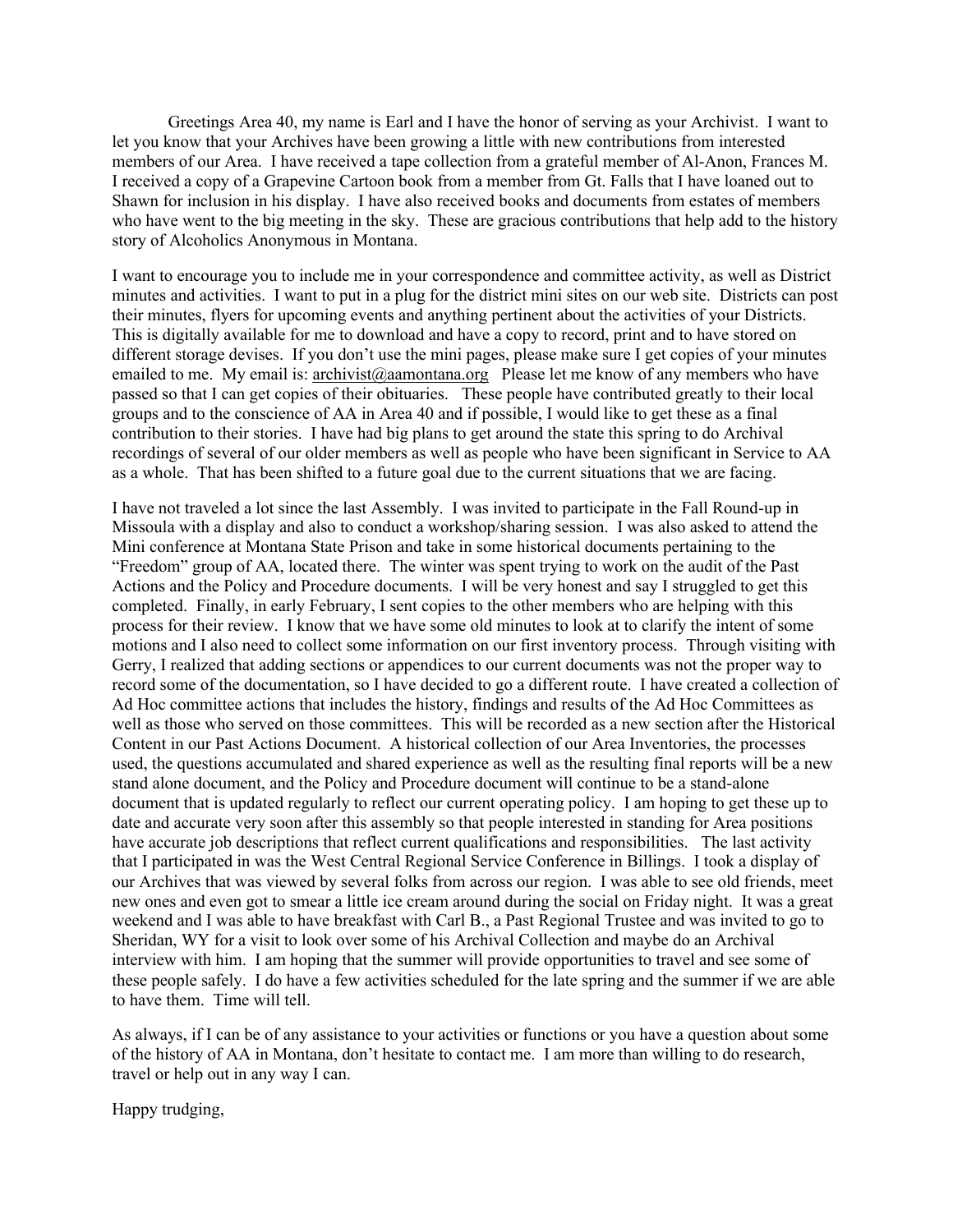# Area 40 PI, Sabrina C. AREA ASSEMBLY SPRING 2020

# Hello Area 40!

My name is Sabrina Currie and I'm an alcoholic. I am grateful to be serving as your Area 40 PI Chair. I am living in Missoula (District 81) and my home group is the Sunrise Group. Normally, we meet every morning at 8:00AM at the Unity Church on South Avenue. But right now we are meeting online via ZOOM, and doing our best to stay connected. If you're ever in town when we are able to meet again, I would love to welcome you to my home group!

Area 40 has successfully switched to a new answering service and it is up and running. There have been plenty of hiccups, but we are working it out. So far, I have been pleased with the new service overall. They are fair, professional, reasonably priced, and very responsive. I usually get an answer to a question within minutes and they really seem to want to help wherever possible. I have kept in contact with all districts and maintained the lists of A.A. members who have volunteered to answer hotline calls. Unfortunately, many calls are still not answered by those A.A. members when the hotline initially calls. But I have been impressed with the way A.A. members step up to return calls when I reach out to them in whichever district the call came from.

One thing I would like to mention is the increasing volume of calls to the hotline from A.A. members, rather than from people seeking to make contact with A.A. Some examples include:

I want to know if there are A.A. meetings in my town that are still open.

I want you to tell callers we have online meetings now.

I need the contact information of an A.A. member in a different town so they can give someone I know rides to meetings.

I need to know what meetings are available in a certain town.

I need to know what meetings have been closed.

I saw the hotline tried to call me, so I am calling back.

I am looking for information regarding a treatment facility to see if there are beds available.

I want my name taken off the volunteer list.

I want my name added to the volunteer list.

These questions and needs are legitimate and totally understandable. What A.A. members need to understand, however, is that their calls are answered by an answering service. These operators are not A.A. members. The only function they serve is to answer the phone and to get the caller connected with a member of A.A. in the district they are calling from. It does no good to call the answering service back if you missed a call from them either because they are instructed to move on to the next volunteer on the list. It is also important to remember that we are only allotted 100 calls per month for the \$80/per month

Earl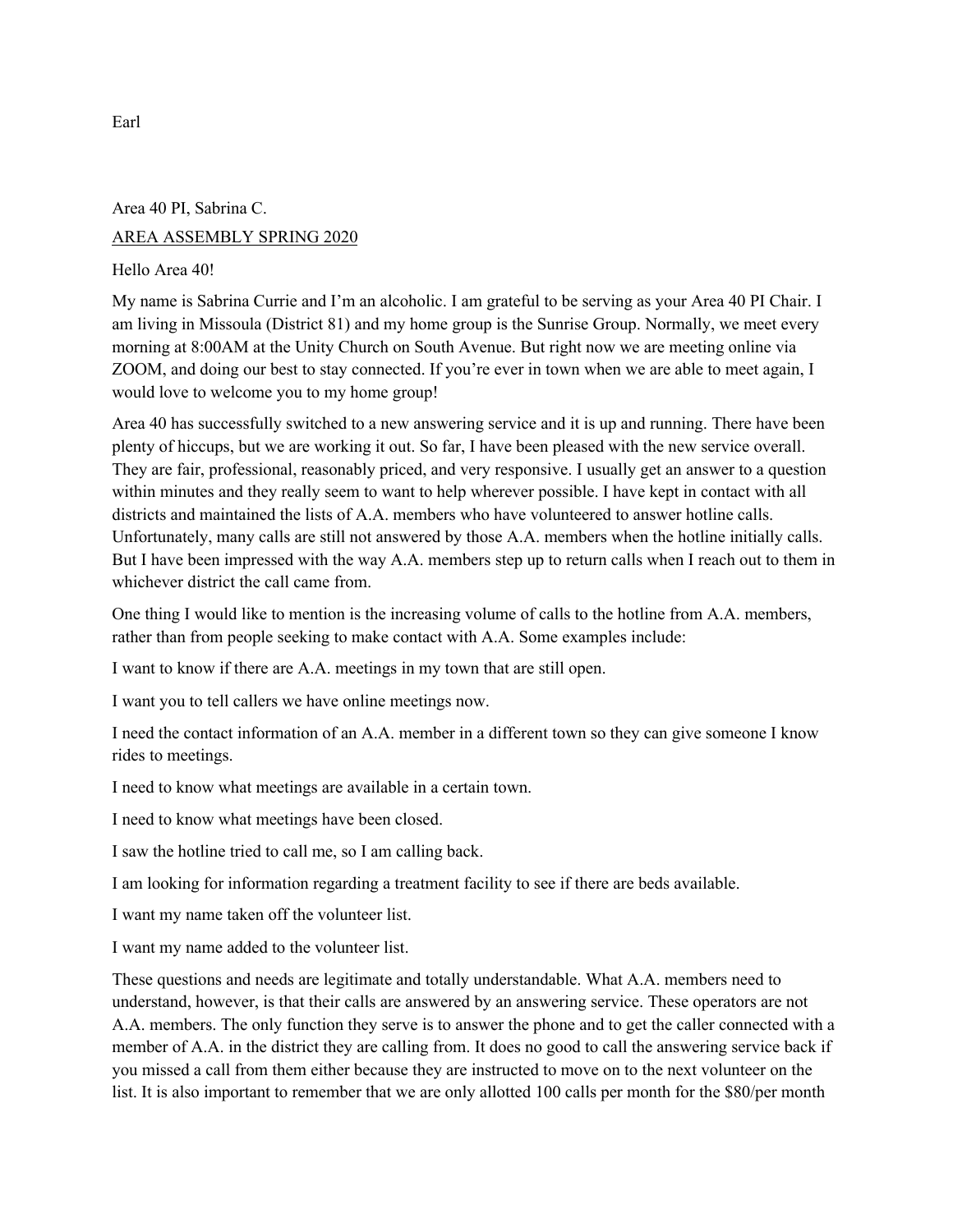rate. When we go over that amount, we are charged \$.85 per call. So, it is important that we have informed A.A. members who can answer these types of questions because the people answering the phones cannot do it.

I would encourage GSR's and DCM's to do their best to keep their groups and districts informed. Does your home group know there is an Area 40 website? Do they know there is an up-to-date list of all the meetings in their district on that website? Are they familiar with aa.org? Do they know how to contact their district and area officers? Do they know they should submit changes to the webmaster in order to keep the website up-to-date? Do they know they can call the PI Chair directly with any questions or concerns regarding the A.A. Hotline? Arguably, this is a time when staying connected and informed is more important than ever.

The transition to a new answering service came with many challenges. Thanks to Paul, Connie, and solid direction from my sponsor, I was able to see those challenges as opportunities to grow and change. I am so grateful to have found Alcoholics Anonymous and hope I never take for granted what a privilege it is to be of service.

Thank you for my life.

Yours in Service,

Sabrina C.

Area 40 CPC: Terri T.

CP  $\overline{C}$ 

I am grateful for the opportunity to serve as your Area 40 CPC Chair. This has been an exciting time of reaching out to our Professionals.

On September 19<sup>th</sup> right after Area Assembly I spent 1 week on the Montana Trustee Tour with Class A Trustees Christine McCarthy and Nancy McCarthy and Class B Trustee Carol Boerner. We traveled to Billings, Helena, Browning, Kalispell, Missoula and Butte.

Based on the discussion we had in Browning I was able to facilitate a zoom meeting biweekly for the Crystal Creek Treatment Center in Browning. I attended the First Saturday Conference in Billings the first weekend in December, participated in the Holiday Party for District 11, attended the Rule 62 Conference in Bismarck.

In January I began participating in the Nationwide CPC committee calls and google group. We have had 3 phone conference calls and a zoom call. We are now working on a National CPC Conference.

I was the Chair of the West Central Regional Service Conference held in Billings February 28,29 and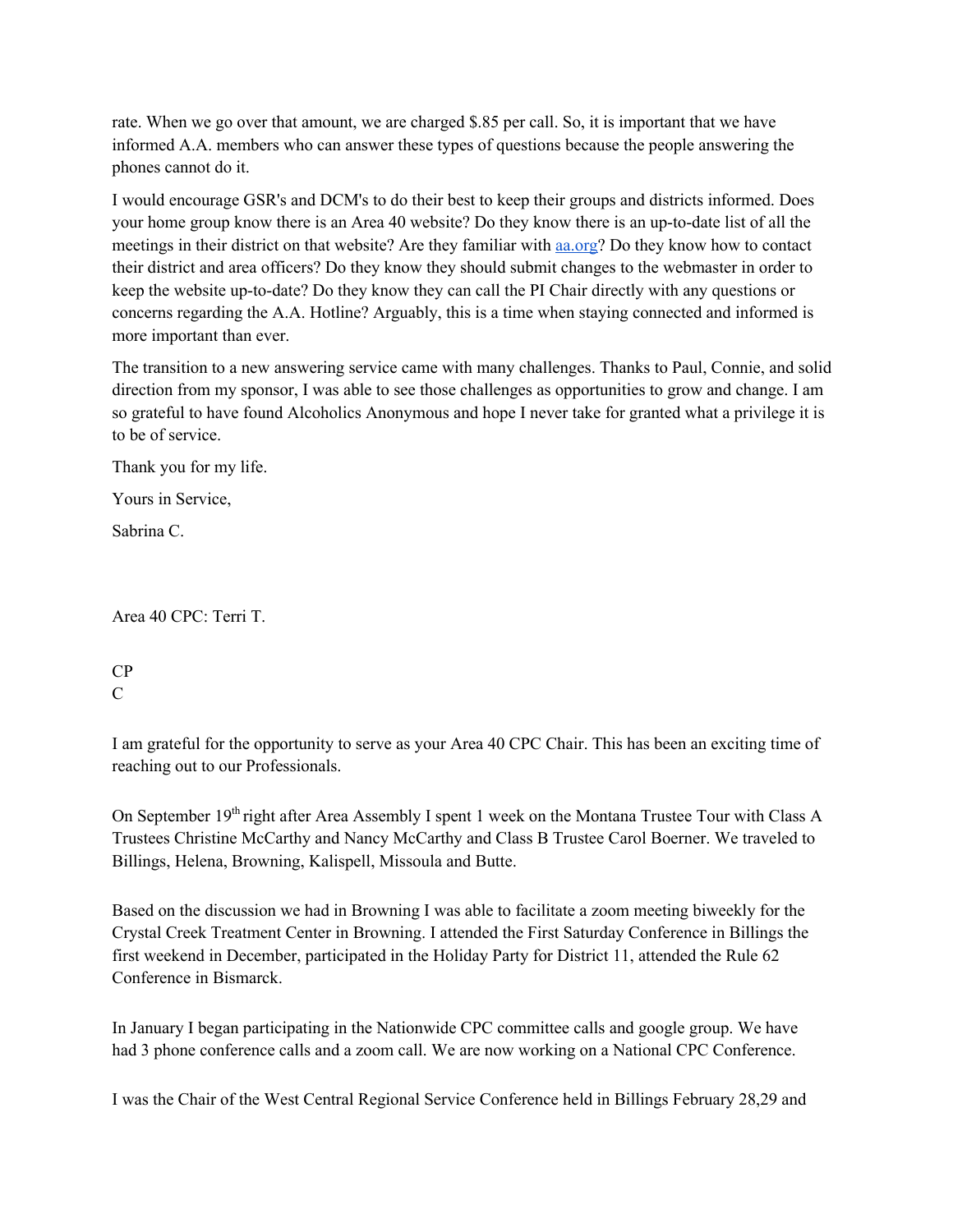March  $1<sup>st</sup>$ . It was a great opportunity to be of service and to learn so much about the service structure.

I have had 3 requests for information from Diane at the GSO CPC Desk. We are communicating with Nexxus to find the best way for their staff to connect with AA. There has been discussion about starting a zoom meeting weekly. The Billings Gazette reached out for information concerning how to find AA now that the meetings have shut down due to covid 19. The Start program reached out for guidance on how to get AA books and the request was forwarded to Connections. There have also been several emails from Professionals reaching out for help as of today 623 people have viewed the video that was created from the Trustee Tour. I have sent this link out to Professionals who have asked for further information.

Thank you so much for the privilege of serving you.

Terri T Area 40 CPC Chair

## Trustee Trip Report

September 19-25 7 appearances, over 1000 miles, 78 committee members, 5153 emails, 2 Class A Trustees and One grand adventure. On September 19, 2020 Area 40 embarked on a new journey in an effort to Cooperate with our Professionals and reach the still suffering Alcoholic. Christine Carpenter and Nancy McCarthy our Class A Trustee's traveled across Montana to speak with our Professional Communities. We stopped in Billings, Helena, Browning, Kalispell, Missoula, Butte and Bozeman. The cost of the total trip was approximately \$3200.

There were so many things that we learned from this process. The cost There were highlights and disappointments.

Highlights: Acknowledgment from State Officials including both US Senators, US House of Representatives, Governor, Mayors and State Politicians. We had a radio call in show and had 5 newspaper articles. We had 40+ professionals log in to the Billings stop via WebEx, we had Professionals from the VA, Corrections, Treatment, Clergy, Politicians and Medical Field. We had a great sit down with the treatment center in Browning which led to zoom meetings to carry the message to a dark Districts. We saw an uptake in requests for CPC information and connection. Which means that from September to current I have received 9 requests for CPC whereas in the previous year I had 1.

Challenges: Our professionals did not turn out in the numbers we expected. We needed to focus on having Committee Chairs who were tech savvy in order to get the emails and directions to the other committee members. As a collective whole we would benefit from better communication. Professionals did not understand AA and thought it might not be relevant. We have much work to do to overcome these challenges and best carry the message to the still suffering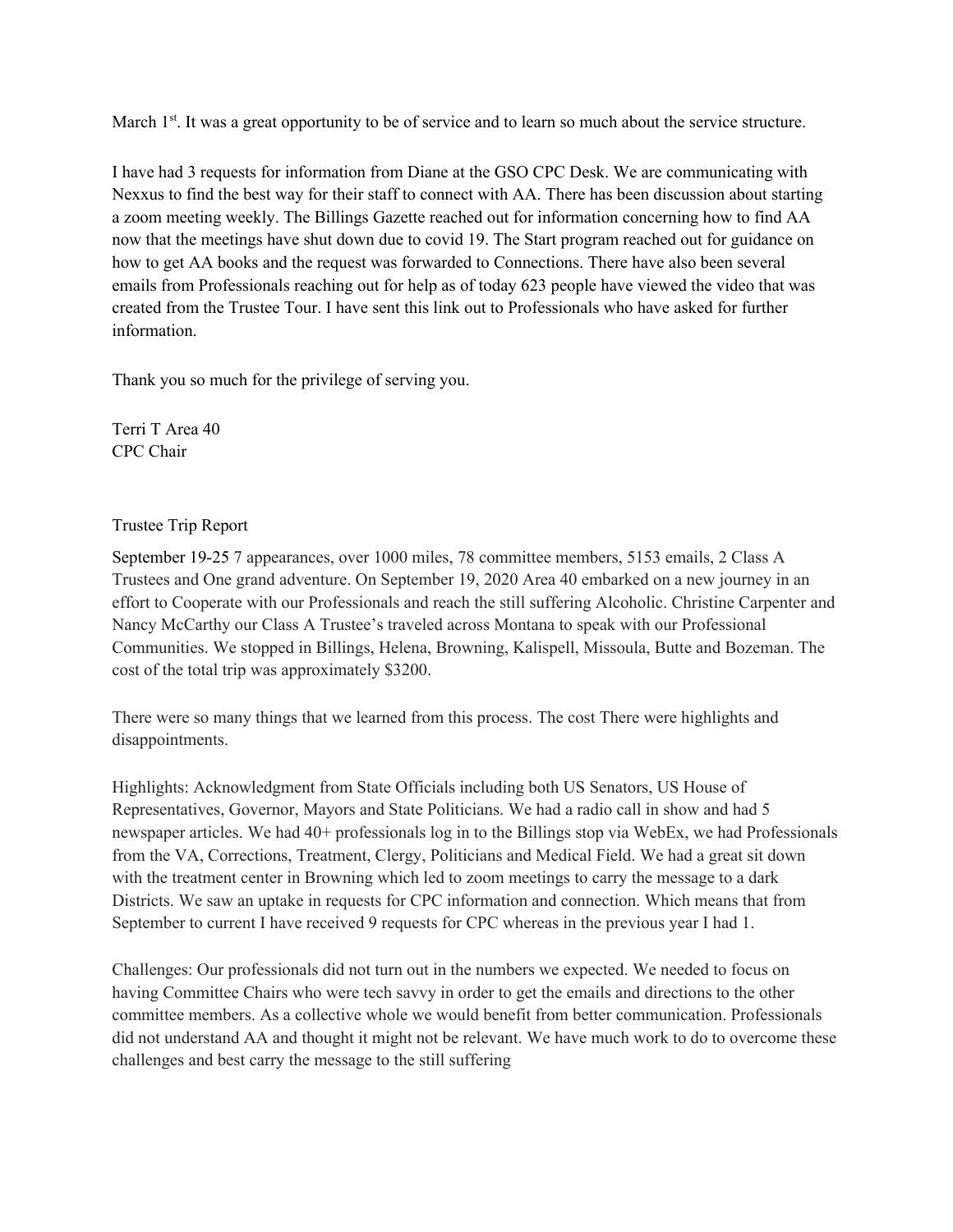There are so many things I learned traveling the state of Montana with the Trustees.

Is A.A. really relevant? This is one of the conversations that I overheard between two professionals at the beginning of one of our stops. It was a comment I heard several times and it just reinforced to me how important our C.P.C. work is. Professionals in the medical, corrections, law enforcement, and treatment fields are on the front lines of our disease. Daily they meet and work with still suffering alcoholics who would benefit from finding the rooms of A.A., but if these same professionals are not sure of A.A.'s relevance, how will they find help?

Observation 1: Do we communicate in a language they understand? 2: Do we bristle when they use terms like alcohol use disorder? 3: Do we make A.A. information available to the professional community?

Listening to Nancy and Christine talk to the professionals in attendance, I began to see that the language barrier was wide. As a member of the Fellowship, I tend to speak in terms and phases that we as members understand but are foreign to business professionals. The standard that professionals currently use is DSM-5.

The DSM-5 lists eleven symptoms that can be used to determine if someone has an alcohol use disorder.

1. Alcohol is often taken in larger amounts or over a longer period than was intended. 2. There is a persistent desire or unsuccessful efforts to cut down or control alcohol use. 3. A great deal of time is spent in activities necessary to obtain alcohol, use alcohol, or

recover from its effects. 4. Craving, or a strong desire or urge to use alcohol. 5. Recurrent alcohol use resulting in a failure to fulfill major role obligations at work,

school, or home. 6. Continued alcohol use despite having persistent or recurrent social or interpersonal

problems caused or exacerbated by the effects of alcohol. 7. Important social, occupational, or recreational activities are given up or reduced because

of alcohol use. 8. Recurrent alcohol use in situations in which it is physically hazardous. 9. Alcohol use is continued despite knowledge of having a persistent or recurrent physical

or psychological problem that is likely to have been caused or exacerbated by alcohol.

10.Tolerance, as defined by either of the following: a) a need for markedly increased amounts of alcohol to achieve intoxication or desired effect, or b) a markedly diminished effect with continued use of the same amount of alcohol.

11.Withdrawal, as manifested by either of the following: a) the characteristic withdrawal syndrome for alcohol, or b) alcohol (or a closely related substance, such as a benzodiazepine) is taken to relieve or avoid withdrawal symptoms.

When a person is diagnosed with alcohol use disorder, the severity of the condition is determined by the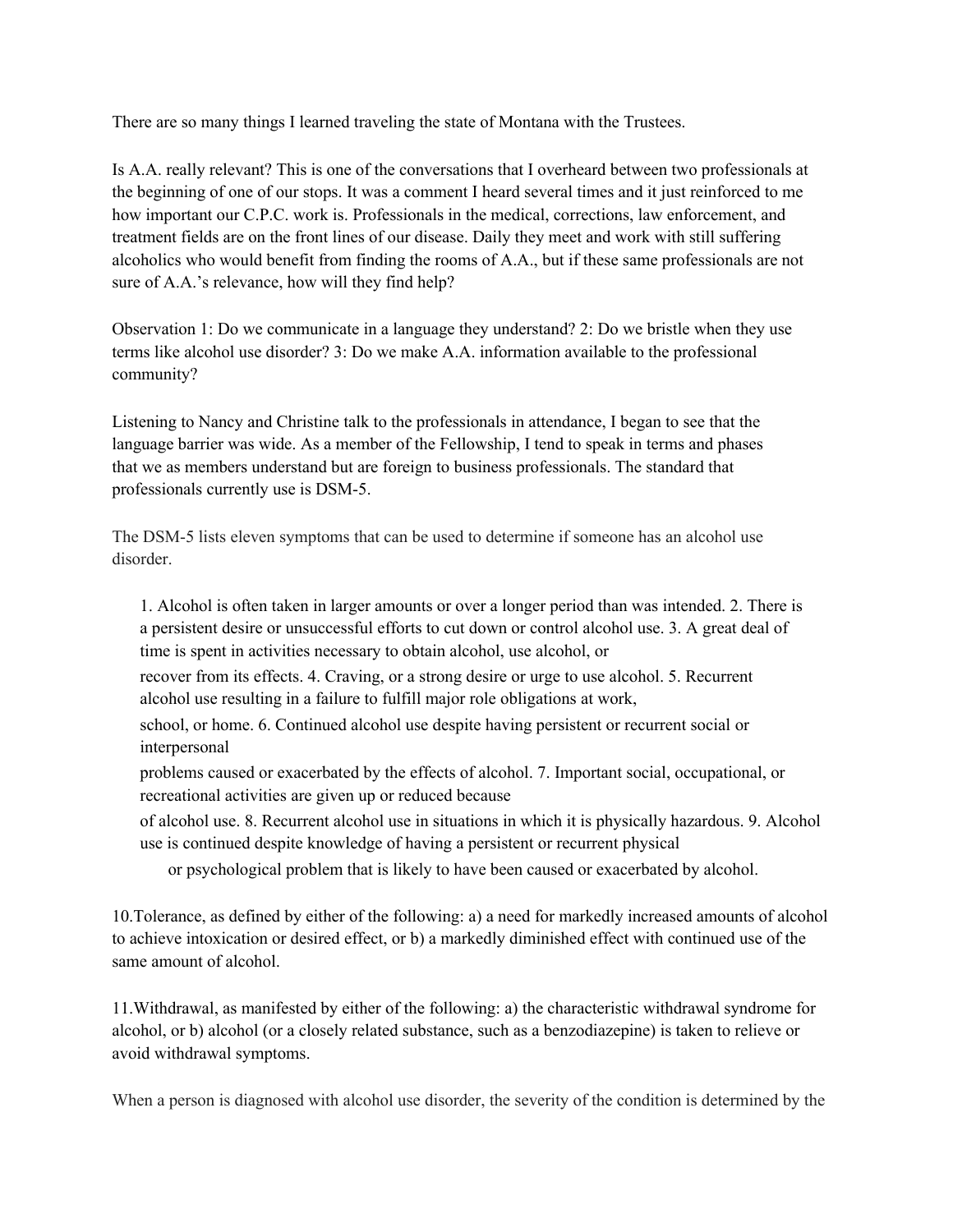number of symptoms they have.

- Mild: 2-3 symptoms present
- Moderate: 4-5 symptoms present
- Severe: 6 or more symptoms present

I find these to be very similar to the questions we find in the A.A. Pamphlet is *A.A. for you?* The DSM is much wordier but similar. The questions I ask are: Are we as a Fellowship unable to accept the similarities and acknowledge that professionals have their own autonomy in the terms they use? And is there any harm in learning to communicate in their language? In no way am I advocating to change A.A. I am only offering that we will reach more of those who are still suffering if we make an honest effort to work with our professionals. I know when I go to the doctor and tell him I am an alcoholic, he hears that I suffer from Alcohol Use Disorder. We both know what I am talking about and it does not change the fact that I am an alcoholic.

I also found it interesting that the Grapevine is such an effective tool to use for our professionals. Nancy talked about having them in her lobby at Probation and Parole. The Grapevine app, Meeting Guide app, and the Grapevine quote of the day were also discussed and shown as additional resources that can be utilized. Nancy shared how the Grapevine quote of the day arrives in someone's inbox at 5:30 am each morning and can be used as a moment of serenity in the morning. The Meeting Guide app allows the professional community to find meetings and give directions to help find the meetings.

Christine talked about the importance of open and closed meetings. She explained how meeting cards and signatures for attendance worked and offered some ideas on how to maintain anonymity. She addressed singleness of purpose and how to address recovery. There is a video presentation available upon request."

#### Area 40 Treasurer: Ash J.

It has been an honor to serve Area 40. Sadly, I have had to give my resignation for the position of treasurer. Alcoholics Anonymous has given me so many amazing opportunities and one of those is the ability to move closer to my family. As we face these unprecedented times, I am more than ever grateful to be able to be there for my parents and to do so with the grace that this program has taught me. I cannot even begin to express what all of you at Area 40 have done for me. While I was the one who was supposed to be of service and giving, I truly feel that I have been receiving. Your compassion, friendship, and patience have changed me in so many ways. Specifically, from the DCM at WCRAASC who hardly spoke to the person now up at the mic or I guess computer screen now. Thank you all for giving me this opportunity to be of service! I will miss Area 40 so much!

#### Now to the numbers…

Once again, before I begin, I want to remind everyone that we look at finances in a couple different ways, such as net income and operating balance. If you have any questions about these please come talk to me!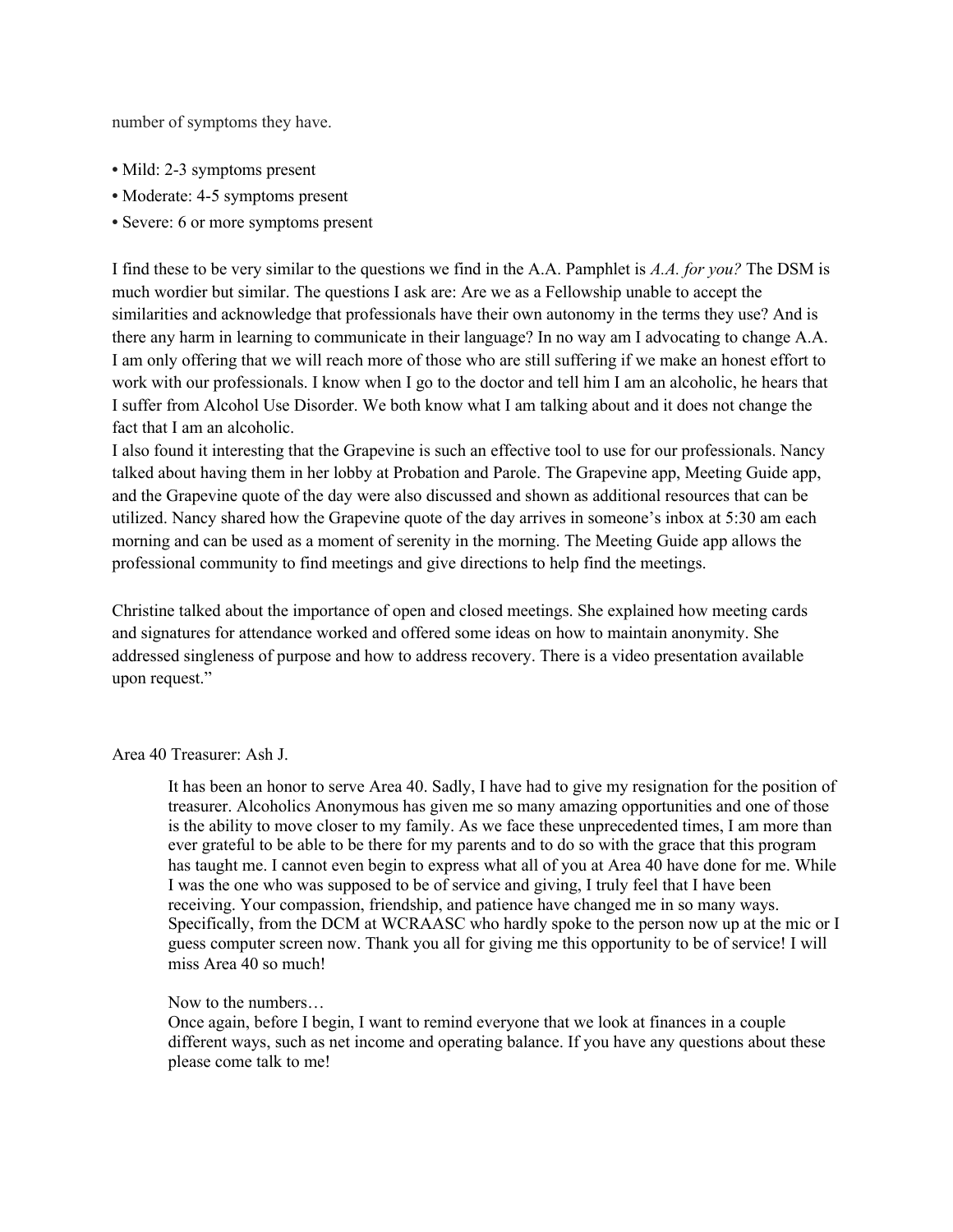The net income is the income minus expenses for a specific period of time. The operating balance is the amount we have in the bank and this amount does not include the prudent reserve. The operating balance and prudent reserve together make up our checkbook balance, the actual amount that we have in the bank!

As of February 29th, the checkbook balance was \$13,198.94. The prudent reserve is \$13,773.33, which is calculated as four months of our 2020 budget. Therefore, our operating balance is in the red -\$574.39. Currently our net income is \$4,008.30 as our income exceed expenses this quarter. Last year we ended in the red -\$3799.36, which means that we reduced our prudent reserve to \$9,190.64. This partially a result of the addition of the Class A Trustee Assignment that we had not budgeted for. The beginning of this year has resulted in a positive net income of over \$4,000, so we have almost rebuilt our prudent reserve. This would not have been possible if it was not for group contributions. Please thank you for groups for their contributions, these contributions are vital to supporting the work at Area 40. Also, I suspect this assembly is going to be significantly less than we have budgeted for, most likely putting us back into the green next month.

Lastly just a reminder could Area officers and chairs please get your expenses to me as soon as possible and no more than 90 days past event per Area 40 policy and procedures. At this time email is the best way. Please do not forget to include all receipts, as we cannot reimburse any expense without a receipt. Expense reports are available online.

Thank you to my committee for your hard work and number crunching on the budget. And thank you all for me letting me be of service!

#### First time attendee WSRAASC

First of all, I would like to thank Connie for asking me to write up a brief report on attending my first WCRAASC in Billings February 28-March 1. The event was well attended. The theme was "A Clear Vision for You". I was very impressed with all the enthusiasm for Alcoholics Anonymous. I chose to go for a few reasons, the first is that it was held in Montana, second, I wanted to see how AA service at that capacity was implemented, third, I wanted to learn more of the service structure. I have sat and served in District and District meetings and attended Area Assemblies but never attended a Regional Service Conference. I attended the whole event including the breakout sessions, met a lot of new people within the region and saw a lot of familiar faces as well. With each Agenda item people who went to the microphone to comment all had some very good points, comments in regard to possible changes being made in AA. The discussions really got me thinking about how important the Traditions are integrated into the process of decisions being made and the importance of being open minded to possible changes that may occur in AA. I think the most important thing I learned is that there are several committees that a revision, change has to go through before any decision making is considered or done. I also felt that people in the community and region truly care about the well being of AA, and that we (alcoholics anonymous) are being taken care of.

Love and Service Desiree G. District 41 Treatment Chair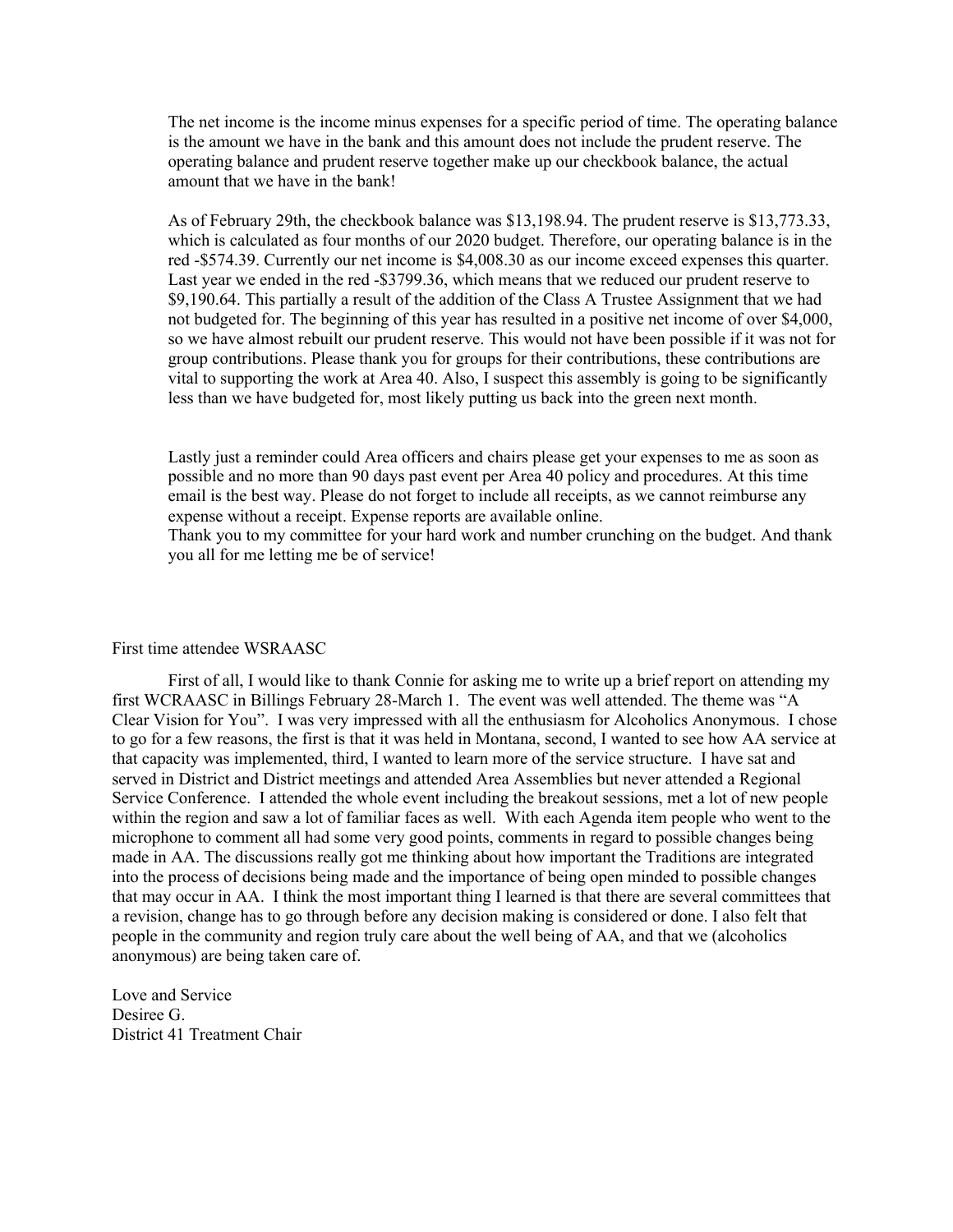Appendix A. Motions Voted this assembly:

A. Consider creating a new Area 40 Hotline Chair rotating position that will be separate from the Area 40 PI Chair rotating position. Passed: 54 in favor, 5 opposed, 3 abstained

## Appendix B. Results of Fall 2019 Venue Survey (Area 40 Structure and Policy)

## **Area 40 Assembly Evaluation Results for Fall Assembly at the Holiday Inn September 13-15, 2019**

- 1) Main Meeting Room
	- a. I could move around the room easily
		- 87 Yes, 2 No, 2 Abstain
	- b. I could hear all those speaking
	- 82 Yes, 7 No, 2 Abstain
		- c. The seating was adequate for my district
	- 86 Yes, 2 No, 3 Abstain (1 no from 91, 1 no from 61)
		- d. The microphones worked well
	- 60 Yes, 23 No, 8 Abstain
- 2) Committee Meeting Room
	- a. Were easily accessible
	- 76 Yes, 11 No, 4 Abstain
		- b. Were well labeled and easy to locate
	- 74 Yes, 10 No, 7 Abstain
		- c. Had enough chairs and tables for attendees
	- 44 Yes, 44 No, 3 Abstain (No's account as follows: Literature 4, Archives 2, GSRs/Workshops 12, Area Chair/Finance 2, CPC 1, Grapevine 2, PI 3, Treatment/BTG 6, Corrections 3, Inventory 8)
		- d. Allowed for full participation
	- 63 Yes, 20 No, 8 Abstain
- 3) Facility (Only answer if you stayed at the Holiday Inn) 67 people who completed the evaluation stayed at the facility.
	- a. I was able to get a room
	- 66 Yes, 1 No
		- b. My hotel room was reasonably priced
	- 56 Yes, 10 No, 1 not able to get room
		- c. My hotel room was clean
	- 64 Yes, 2 No, 1 not able to get room
	- d. The hotel staff was helpful
	- 66 Yes, 1 not able to get room
- 4) Accessibility
	- a. I have accessibility needs
	- 3 Yes, 76 No, 12 Abstain
		- b. If yes, were those needs met by this facility?
	- 3 Yes (100%)
- 5) Additional helpful comments: Maybe we should have a third mic Do we know…does Lewistown miss Alcoholics Anonymous?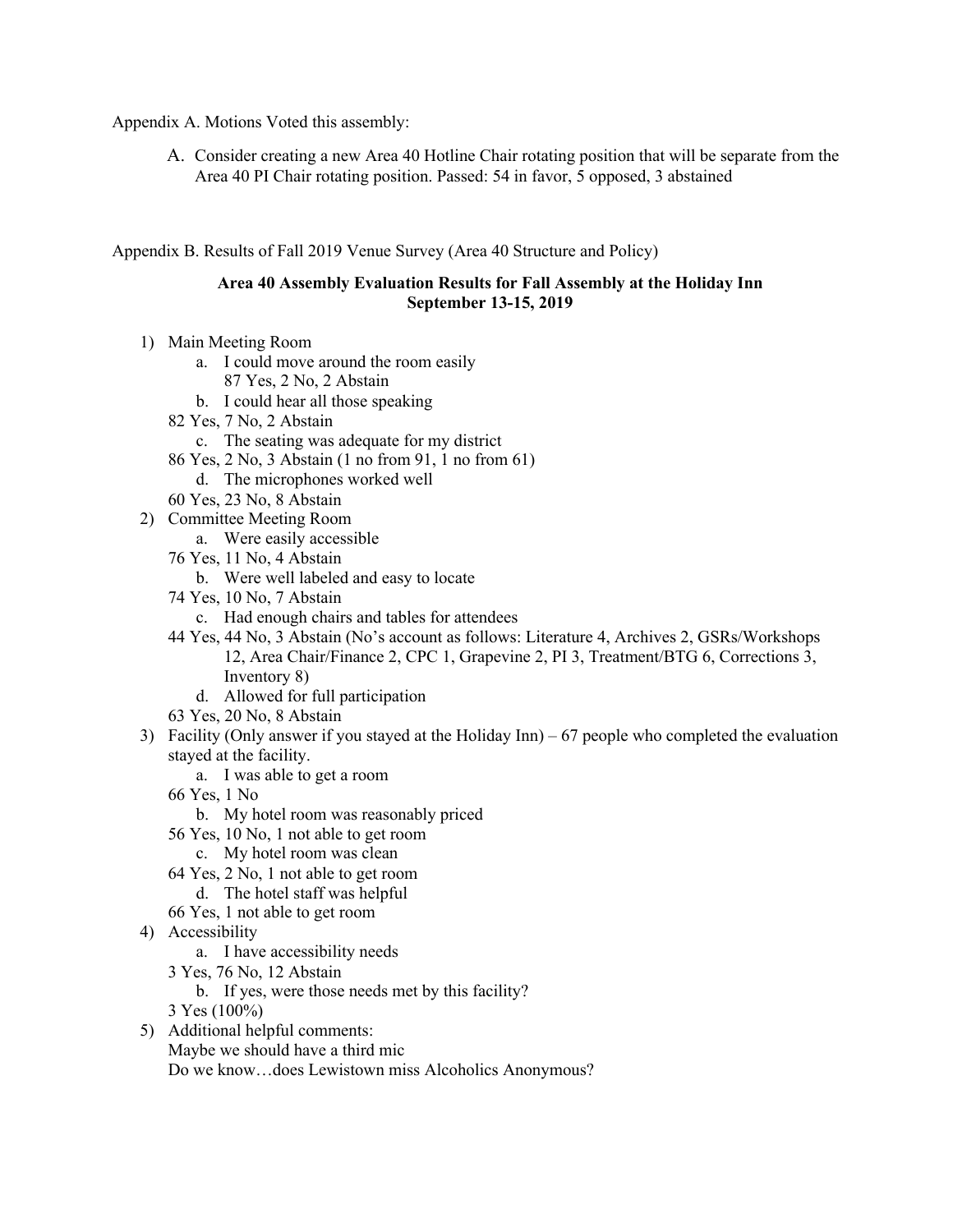Meeting rooms were not arranged for a meeting; we had to rearrange; we had too many chairs. There were large stacks of chairs by the entrance/exit of the door that inhibited accessibility. The tables weren't arranged in a meeting format. (Treatment)

The hotel did a wonderful job assisting and accommodating those people with accessibility needs. Good *job!* 

Battery trouble with mics

Like the hotel. Meets my needs as good as any other hotel.

Restaurant was good and the wait staff was excellent

Very good job, Area Chair, under much pressure, you had grace and consistency

"Respectfully, Prayerfully, Please Schedule Place Floor Assembly (Committee Reports/Motions Discussion) on Saturday morning Immediately following Standing Committee meetings so that Assembly Actions are not rushed postponed or not considered by full quorum!!!"

Committee meeting rooms not accessible – 7 floors of rooms! Most were sitting on beds! I sat on the floor for GSR school…along with others!

Would like rotating Area locations. If nothing else NOT HOLIDAY INN – maybe just a reevaluation in a bid of a hotel. I also do not feel that this questionnaire is adequate to evaluate this hotel or our needs.

The main meeting room was a little chilly overall

Thank you! Staff was great! They were kind and loving!

Thank you for allowing use of the facility. We appreciate you!

Thank you for the hospitality!

Nice facility, good job!

Great location – enjoyed Assembly!

Restaurant: Food portions were small, but the service was great and food was good, but would have a bigger menu with more choices. Room: Bathtub drained very slowly.

Needed bigger breakout room for inventory.

Comfortable with this facility!

Thank you all for a great Assembly – learned so much!

During the Inventory the Lobby Rooms were too small and did not have enough chairs and it slowed the process down.

Restaurant was not good. Too slow. Food mediocre. Should allow for late checkout.

Thanks so much for all your help! I only cried twice this weekend  $\bullet$  I give this hotel 4/5 stars for the room and 3/5 for the conference room.

Main room was consistently too cold. Also, water w/no ice. Vegetarian food needed although at lunch I was able to get a great sandwich and soup.

May want to include a question on next form re: # of miles driven to GTF and town of origin to inform registration discussion.

Could you please consider possibly booking a different venue in Great Falls for the next Assembly? Thanks!

"No chairs and two bare (tattered, bare wood) tables crammed into a room with a couch, chair in addition to furniture described chairs and table covers, water was requested of the front desk person. He was not helpful and was very flippant. He did nothing – his name was Nathan.

Perhaps the hotel would like to know. The room had not been fixed for the afternoon meeting – room 101."

Needed more motel to move chairs – not attendees doing this. Short on staff at front desk when we asked for help.

Coffee was terrible – AV lacked

I am glad we decided to stay in one location for the foreseeable future. Moving around to many locations is too confusing and unnecessary. Great Falls seems like a fair distance for everyone to drive since we refuse to have it in the middle of the state.

The committee room was locked, dirty, and not set up. (Corrections)